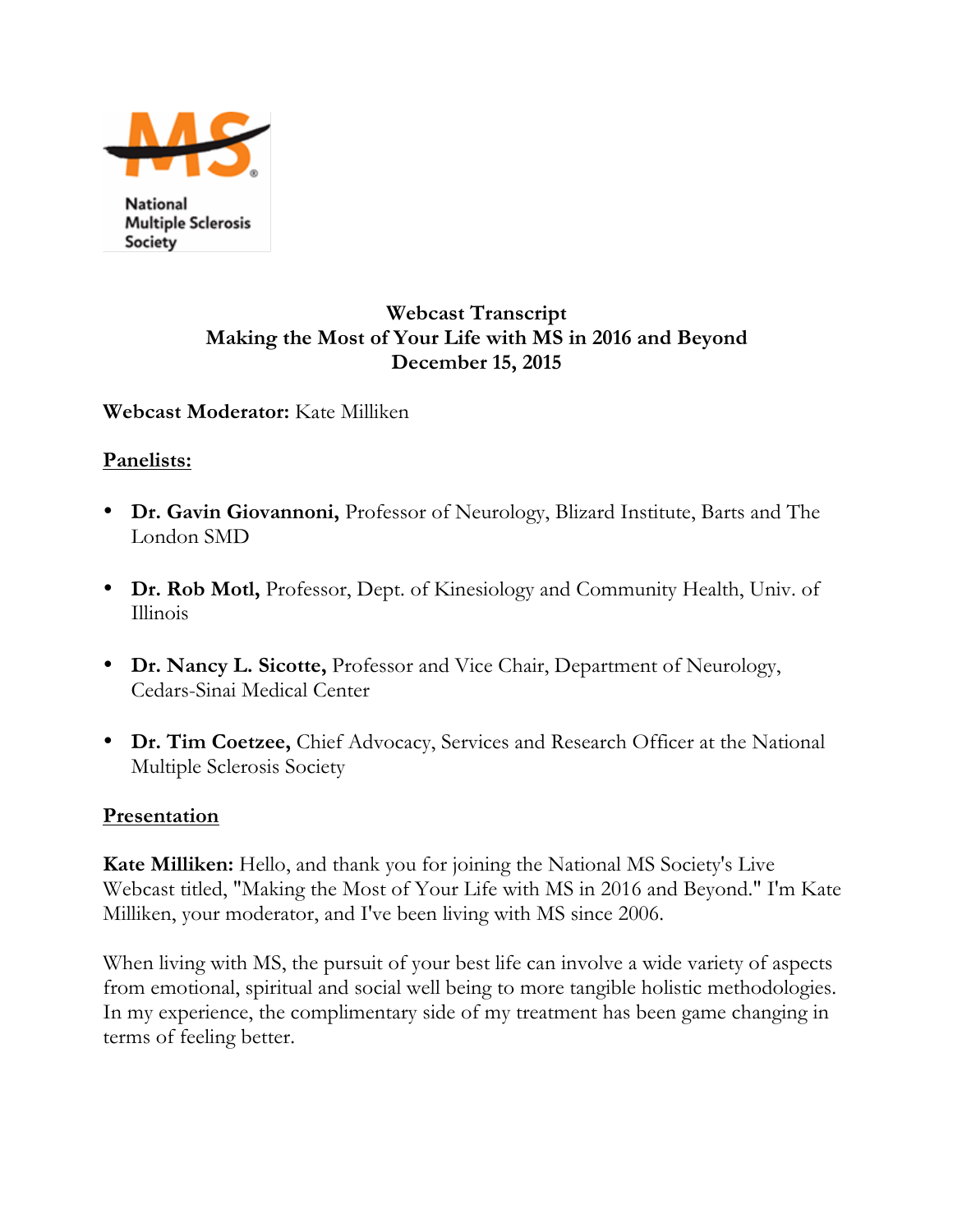Today, we're talking to a panel of experts in different fields of MS and we'll be discussing ways people living with MS can achieve their best lives by controlling troubling symptoms by following wellness strategies and by addressing cognitive challenges.

We'll also talk about the promising research and different kinds of MS therapies that are on the horizon. Throughout our live webcast, our panelists will address questions received in advance, as well as those received in real-time during the webcast itself.

Check your webcast screen now for information on how to ask questions during the panel discussion. We'll cover as many questions as we can; however, please note that we cannot answer individual medical questions.

Let's begin by introducing today's panelists. First, we have Dr. Gavin Giovannoni. Gavin is based in London where he is Professor of Neurology at the Blizard Institute of Cell and Molecular Science at Bart's in the London School of Medicine.

Gavin's research focuses on MS and other inflammatory disorders of the central nervous system. He's particularly interested in clinical issues related to optimizing MS disease-modifying therapies. Thank you for being here, Gavin.

Next, we have Dr. Nancy Sicotte. Nancy is director of MS Program, Professor and Vice-Chair in the Department of Neurology at Cedars-Sinai in Los Angeles. Her current research focuses on structural and functional imaging of disease progression in MS, and cognitive impairment and depression in MS

Thank you for being with us.

**Dr. Sicotte:** Happy to be here.

**Kate Milliken:** Thank you. We also have with us Dr. Robert Motl. Rob is a professor at the University of Illinois Urbana-Champaign in the Department of Kinesiology and Community Health.

Rob started out researching high-end exercise physiology, working almost exclusively with the elite athletes, but found a connection between his studies and research in MS. His work focuses on the causes and effects of physical activity in people living with MS, and he hopes to establish scientific evidence that exercise can serve as a physiologically relevant form of rehabilitation for stopping, slowing, or even reversing the effects of MS. Thanks for joining us, Rob.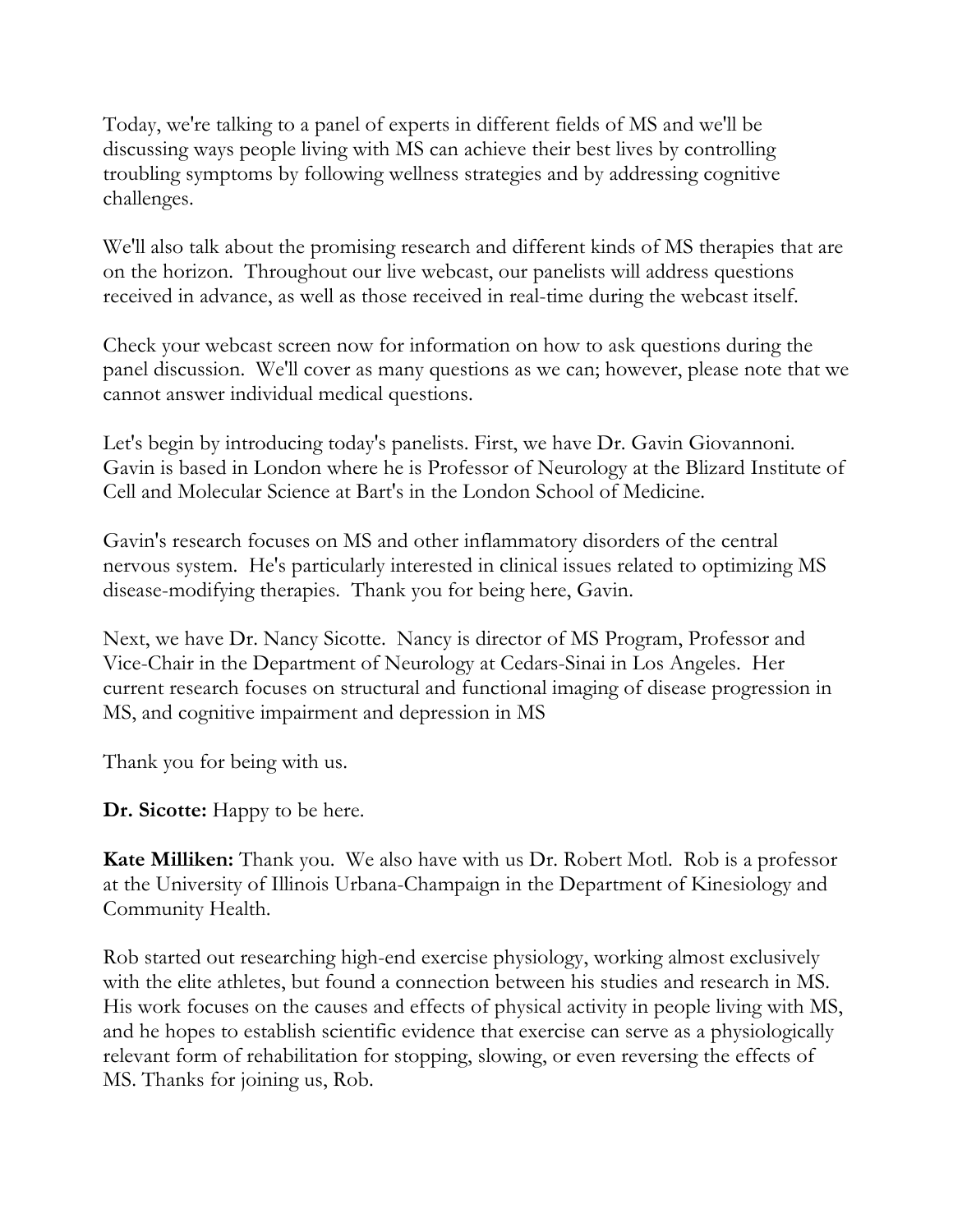**Dr. Motl:** Thank you, Kate.

**Kate Milliken:** Last, but not least, we have Dr. Timothy Coetzee. Tim is the Chief Advocacy Services and Research Officer at the National MS Society, and he leads the society's global investment in MS research. He is responsible for a diverse portfolio of research initiatives and recently spearheaded an effort to establish a global collaboration focused on research in progressive MS. It's great to have you back again, Tim. I love it.

**Dr. Coetzee:** Great to be with you, Kate.

**Kate Milliken:** So I'm going to start with kind of a high-level kind of kick-off here. I feel like in the world of MS there's been a real focus in clinical and disease modifying therapies and there's been a growing shift of kind of a more holistic approach.

So I would love for you, Tim, just from your perspective to give kind of an overview of how that shift is happening and how it's going into research.

**Dr. Coetzee:** Sure. No, it's a great question and I think an important topic for us to discuss, because you're right – the way we approach MS today is much different than it was 20 years ago where we only had one disease modifying therapy, and now, you've got 13 disease modifying therapies, several that are there for symptom management. What's happening though, now, is when we think about MS, it's more than just whether or not there's a drug treatment available, but it's how you live, what are the strategies you engage in to manage your life if you're living with the disease?

And so, as we'll hear from Rob about how exercise is giving us new insights as to how we live or what Nancy will share with us about the impact on depression and Gavin's work in the area also of lifestyle and managing other aspects of the disease.

Really, it's the totality of how we live and how we move through life, and I think individuals are starting to see, OK: there are these treatment options, but then what do I do? What are the things that I can do as an individual that allow me...

**Kate Milliken:** And what can you do now…

**Dr. Coetzee:** ...and what can you do now. And I think there are lots of areas where there are things we can do now, there are other areas where we need to just do more research to be able to understand well, what are the best strategies for an individual at a point in time where they are with their disease.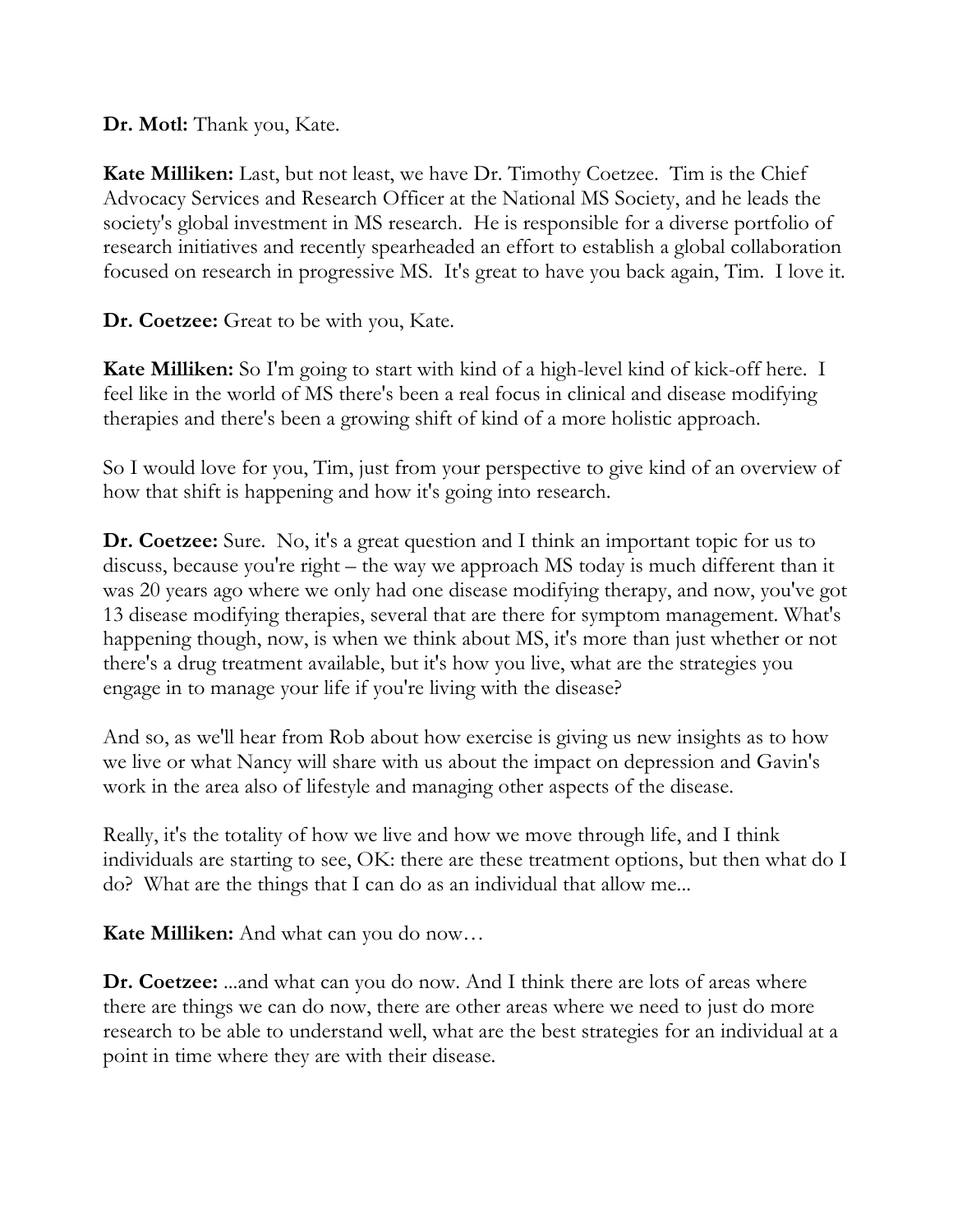**Kate Milliken:** So before we talk about kind of the immediate things and what people can do on their own, let's kick into one thing that's been a really, really big deal, a really hot topic: stem cell transplants and the research that's going with that. That's something you can't do by yourself.

So give me an overview, Tim, of where we are with that.

**Dr. Coetzee:** Sure. Go for the easy stuff, right? So I think, you know, stem cells are an important topic for our community and it's important to also be clear about what we're talking about with different types of stem cells.

And so, oftentimes people hear about hematopoietic stem cell transplantation - that's where cells are taken out of the bone marrow and really reintroduced back in so that an individual's immune system can be reset.

Then there's also what we call mesenchymal stem cells, which are stems cells found in various parts of the body like fat and other places where they're, again, taken out, manipulated and put back in. There's a lot of interest in the research community about well, which are the right stem cells to use and which place for -- which person. There is, I think, a growing sense that hematopoietic poetic stem cell transplant, or HSCT, is an area that we've got to really -- has great potential in that clinical trials are needed in that area.

We have more work to do around treatments like mesenchymal stem cells, as well as embryonic stem cells or, you know, induced pluripotent stem cells, iPSC, which people might hear about, and not so much that they're not -- there isn't a possibility within them. In fact, there's a clinical trial being done here in New York City. There's one that was done at the Cleveland Clinic looking at mesenchymal stem cells as a treatment for MS, but what we need to figure out is which stem cell is right for which person, and when? Are we doing it for immune modification versus nerve repair and other areas?

So I think, when we think about this, I'd say there's a lot of research questions that we still need to have answers for, and individuals need to really think about that before perhaps embarking on a stem cell therapy strategy. I think this is part of where I know our doctors can provide perspective on that.

**Kate Milliken:** Yes, and I'm curious, some of the clinicians are at the table, how much stem cells come up with your patients? Nancy, want to start with that?

**Dr. Sicotte:** Well, I'd say it's usually a question I get in every office visit when people ask about research that's happening. There's a lot of interest in stem cells and I think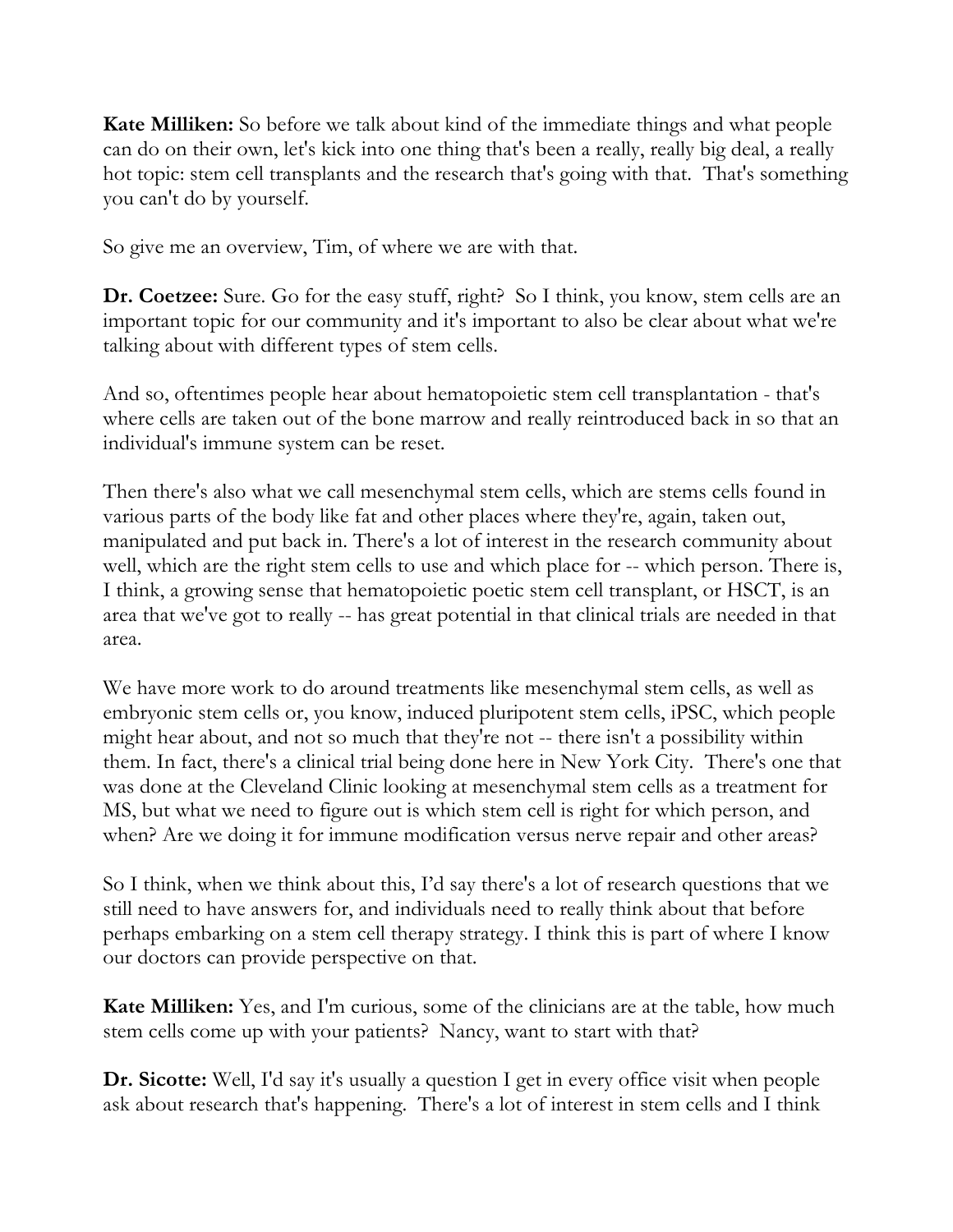there's a lot of promise in that area, but I think we also need to be careful that we don't get ahead of where the science is.

And there's potential risks associated with especially embryonic stem cell transplants, which sometimes people are getting quite frankly in places where it's not regulated and, you know, there are safety concerns.

I think the best way for people to be involved in these kinds of projects is through funded research, where we have the data that's being collected that can be used to better understand these. So, I do think there's potential, but we need to proceed in the usual careful manner and I'm sure Gavin has some other...

**Kate Milliken:** Yes, Gavin, want to add to that?

**Dr. Giovannoni:** Yes, I think people must be very careful before going forward with any stem cell therapy. We try and encourage our patients to go to trials. Better trials that are being run by an ethics committee or steering committee.

We know that there is serious oversight in the peer review and, you know, typically you don't have to pay for those types of trials. You know, the costs of paying into them are paid for by who is doing the study rather than going to some health tourism thing overseas or abroad where you're paying large sums of money, you're not sure of the quality in what you're getting.

And so that's why I warn people against health tourism.

**Kate Milliken:** Well, I think it's hard because as a patient, you hear these incredible stories of great results, and there are some -- there are results that are true, that are positive, but conversely it's important to keep it safe.

**Dr. Coetzee:** And I'll add to that, Kate. I think that, you know, if individuals are thinking about taking a trip, we have resources on our website - at the National MS Society website, as well as, on the website of the MS International Federation and others, where there are questions that you should ask because there are important considerations an individual needs to think about when embarking on this.

And so we'd encourage an individual to have a conversation with your family, your doctor, visit resources, understand and be clear about the choices that one is making. Because even though there's great promise, there are unanswered questions and it's really important to take that into account as one is thinking about this topic.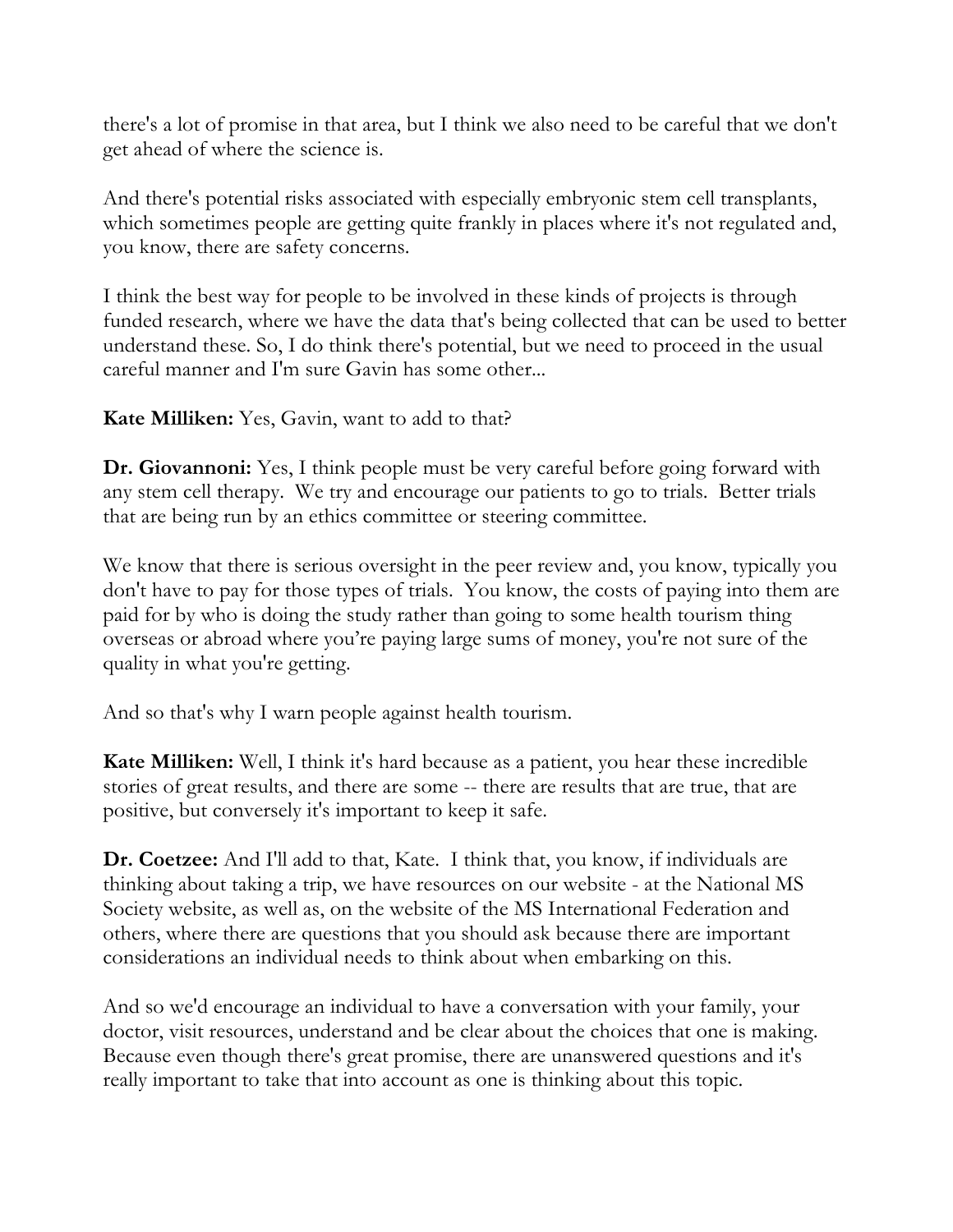**Kate Milliken:** Because it can be very dangerous.

**Dr. Coetzee:** It can be.

**Kate Milliken:** So in the spirit of the new paradigm, let's talk about your work, Gavin, in the world of disease modifying therapies.

**Dr. Giovannoni:** I think gone are the days where you started some of the new treatments and you left them on a treatment and hope that they did well in the longterm. Now that we have so many different drugs and some of them are very effective, we now can actually almost shut down the disease activity completely.

So the paradigm shift essentially -- our treatment paradigm now is we're now treating to a target and we've adopted this from the rheumatology of it, rheumatologists treating with their arthritis. We try and treat people more aggressively, more effectively, to try to switch off all inflammation, and the whole idea there is to try and protect the brain, maximize brain health.

And what protects us from aging is the size of our brain, and we know that the brain is shrinking much more quickly in MS, and the most effective treatment strategies now are slowing their process, almost normalizing it.

So the question is can we normalize or optimize brain health to allow people with multiple sclerosis to age healthily. And that also not only brings in the disease modifying therapy, it also brings in all the other issues that go around optimizing brain health. Because outside of the MS space, particularly in the Alzheimer's field and the general population we now know about a lot of things about certain comorbidities of the diseases, smoking, high blood pressure, high cholesterol, bad diet, poor sleep. All these aspects have to be optimized.

So it's not really just about disease modifying therapy. It's likely a holistic approach, and whose responsibility is it to look after the MS brain? Is it the neurologist? Is it the individual with the disease? Is it the family doctor? And in my personal opinion, it has to be the individual, the person with the disease has to take control and empower themselves to do that, and that may mean shopping around because this particular holistic approach is not practiced very widely.

**Kate Milliken:** Shopping around in the case of, let's say, finding a neurologist, who will actually continue to measure you instead of just saying, here's a therapy, good luck, hope it works out?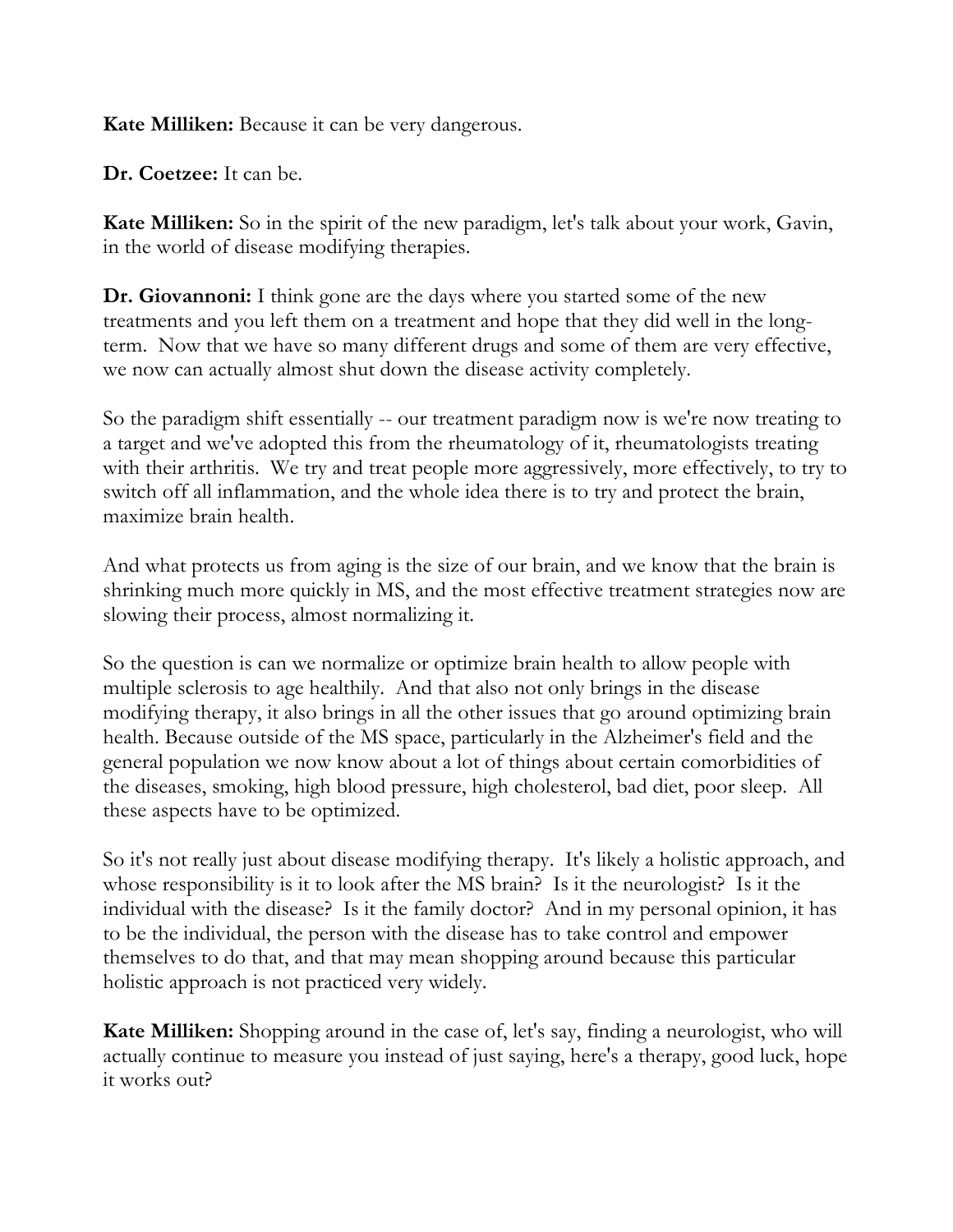**Dr. Giovannoni:** Yes. So the old paradigm would be start slowly and then observe and wait and maybe escalate later on. Nowadays, if you put somebody on a treatment, you've got to monitor them, and if they're not responding within a short period of time you've got to escalate them to more effective therapies. Or, if somebody's got a very bad prognostic profile, if they look like they're not going to do very well, you may want to flip the program and offer them the most effective therapies for a [while].

So it's really a personalized health approach, but it's much more active. Gone are the days of being passive about this. You have to be active. And I like to remind people that "time is brain," and the more you wait – and the more you wait, and the more you wait – the more you're losing brain and that's the concept in this common quest. You have to be proactive. There has to be a very aggressive management strategy and it has to falter across all aspects of brain health, not just disease modifying treatments.

**Kate Milliken:** So patients now have -- or should have -- the belief that they can find a doctor who will not only follow them over time, but will also think in terms of their overall wellness and life happiness.

So Nancy, how would you define wellness?

**Dr. Sicotte:** So -- well, that's a great question, and I think why we're here today, and I think a lot of people have different views perhaps. But what I think of wellness is activities and behaviors that really help to enhance quality of life.

And I think that we've found, and there's evidence as Gavin was suggesting from Alzheimer's disease, for example, that all of these approaches are actually benefitting brain health. And I think we can take those insights and use them as we're talking to our patients about these strategies that are not only enhancing their life, but actually improving their outcomes related to their MS.

So things like eating a good diet, stopping smoking, getting sufficient sleep – there's a lot of evidence that that's very important – stress reduction. With all of these things there's data to suggest that it's actually decreasing disease activity and improving disease outcomes.

**Kate Milliken:** It's tied. There's a correlation between the two of them.

**Dr. Sicotte:** Right. So it's not just that you want to overall feel good, but it also is helping your long-term outcomes as well. So it's a win-win, I think.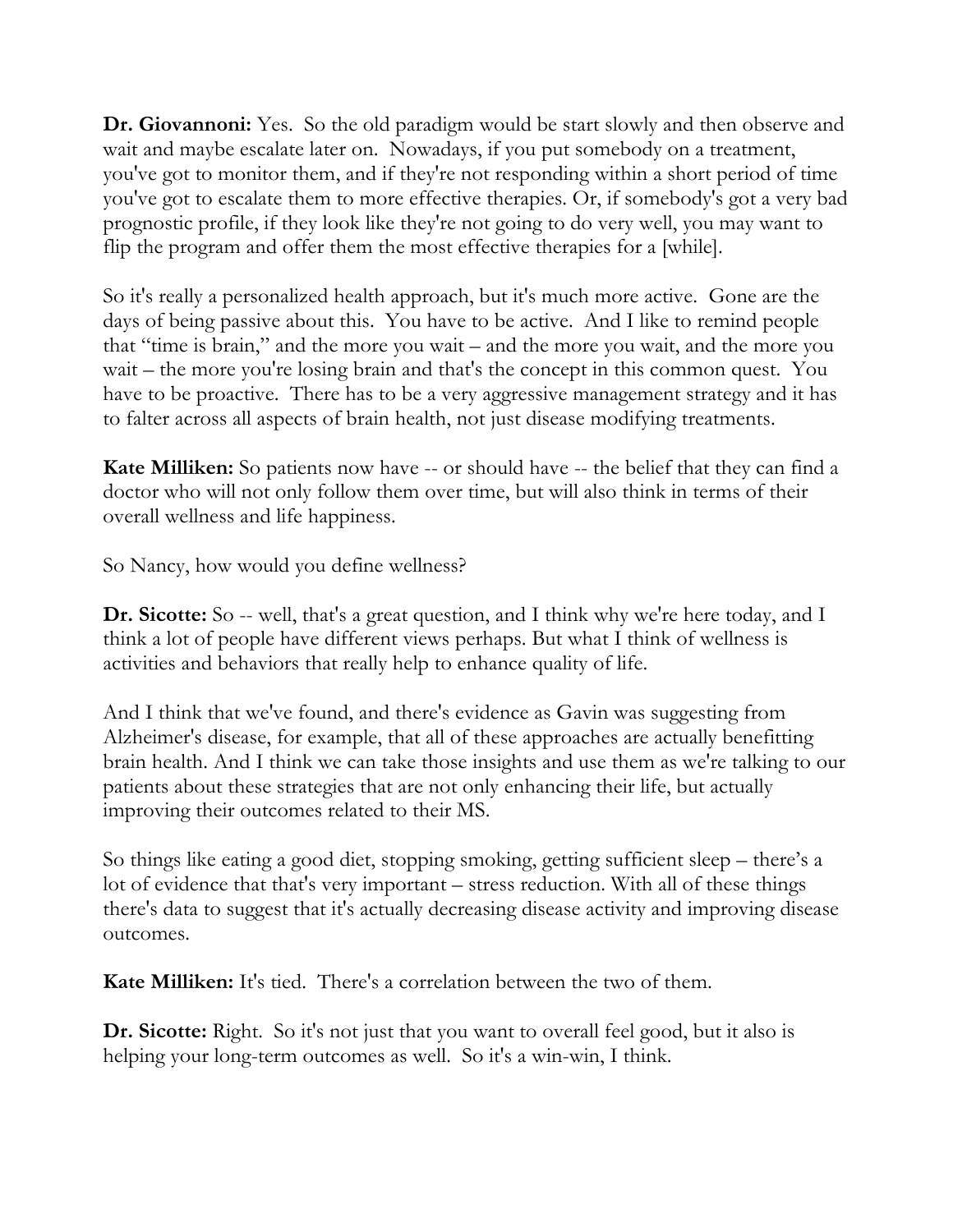**Kate Milliken:** One of the symptoms that you've done a deep dive on is MS and depression, and I would love -- you know, you have a biological perspective on it, so can you tell everyone more about that?

**Dr. Sicotte:** Yes. So what we know is that depression is really common in people who have multiple sclerosis. It's much more common than in other disabling neurologic conditions. There's something we think about MS in particular that predisposes people to have depression, and we've been looking at brain changes that we think may be part of that answer.

But I think it's really important for patients to recognize that this is a symptom of the disease. I think for a long time there's been a stigma about mental illness and the -- and the thought that well, I have neurologic problems and that's what my MS is. But we think of depression now, and we really want patients to recognize that this is a symptom of the disease, and it's a treatable symptom and it can impact their quality of life, their cognitive function, their overall well-being.

And so it's something to bring up with your neurologist, to recognize and to get treatment for.

**Kate Milliken:** You told me a story when we were together before this broadcast of a woman that you had been treating for years, who you had no idea for over 10 years that she had been dealing with depression, and how did that change?

**Dr. Sicotte:** So I think this is what happens if you're not asking your patients about their mood, they won't necessarily reveal that to you because they think of it as a separate compartment. They think that this is a different part of their disease and that there's some personal failing or something, that's why they're having these mood changes.

So bringing that out into the open not only helps the patients feel better about themselves, but also get the needed treatment that they have.

**Kate Milliken:** Awareness is the first step to recovery, right?

**Dr. Sicotte:** Exactly.

**Kate Milliken:** Rob, let's talk about your contribution to this table: exercise. So how does physical activity and exercise impact MS from what you've learned?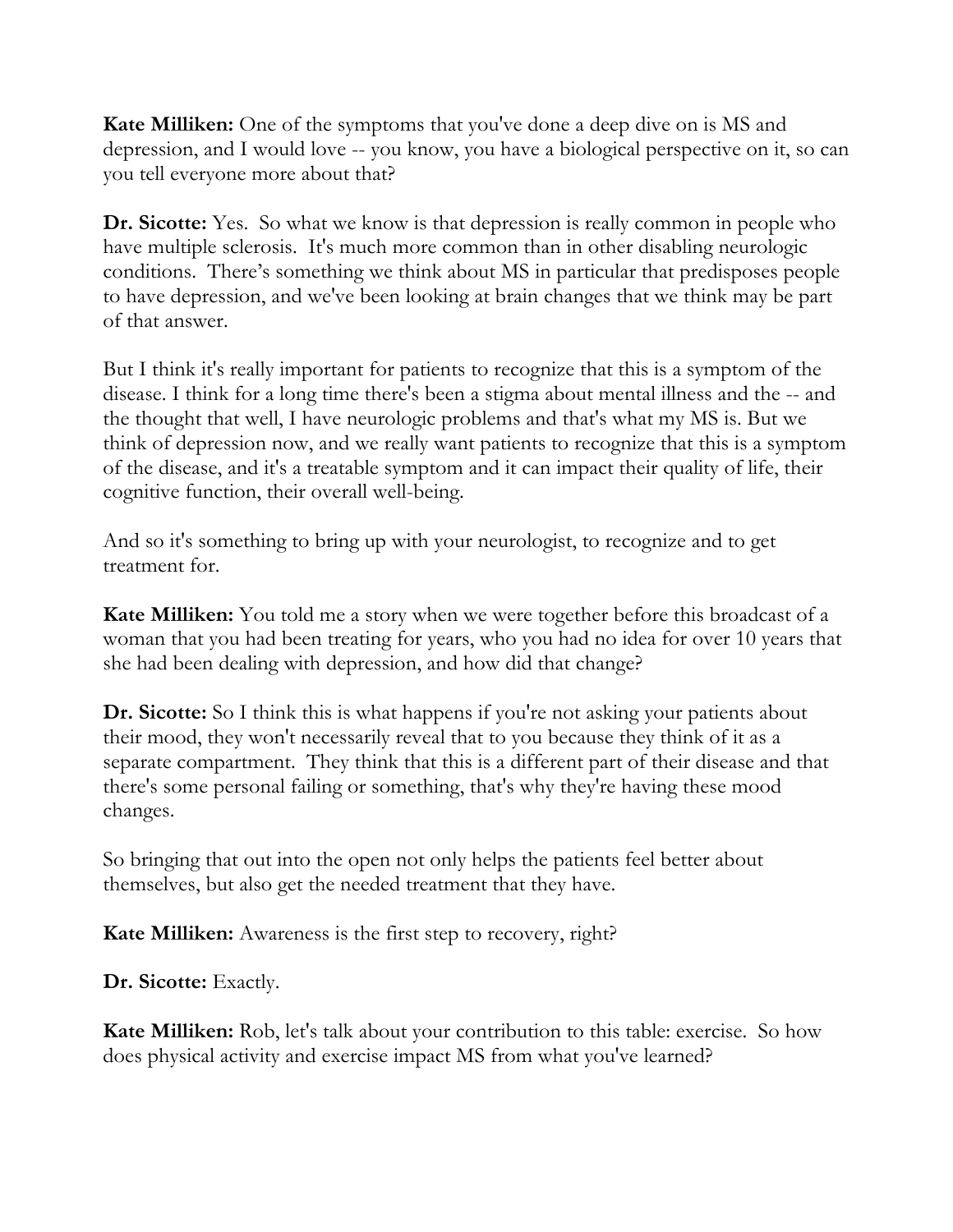**Dr. Motl:** Yes. So that's a great question. I think more and more we're understanding that exercise can affect everything from cellular level processes to societal level variables. And so what I mean by that is that exercise has been shown to change around the way the immune system is functioning. It's been shown to change how nerve growth factors are regulated. It's been shown to improve brain health.

So one of the things that Gavin was talking about, there's a large body of evidence that suggests that exercise can improve the structure and function of the brain. In people with MS, we know that exercise can improve depression, it can improve fatigue, but it also can improve quality of life in the ability of an individual to participate in everyday life, which is at the end of the day what health and wellness is really all about.

**Kate Milliken:** With some of your work, I know that you're bringing people in and you're asking them to have their own goals, right?

So certainly there are athletes who have goals, like, 'I want to make a sports team, I want to hit the Olympics,' right? And one of the things that I think is interesting about your work that I think's worth people realizing at home is that if there's a life goal that has to do with your life – of trying to attain it and trying to build up to that. So do you want to give a case study example?

**Dr. Motl:** Yes. So it is important that when people come to the lab they have to have something meaningful that they're shooting for from the exercise perspective. And so we had a participant in one of our studies who, when we were first interviewing her we asked her, "What are you here for" and she told us, "Well, my son's getting married in six months and I want to be able to walk down the aisle with him."

And so we got her involved in this exercise program and at the end of the exercise program, not only did she walk him down the aisle or walk down the aisle with him, but she also did the first dance with him. And when she came back and told us this, the entire lab was in tears and that really is an example of a real world consequence. But it's also the reason why we do research - is to be able to have that profound of an impact on people, and that's what the whole health and wellness mission is all about.

**Kate Milliken:** Does anyone want to kind of just do a comment about -- you go for it.

**Dr. Giovannoni:** Well, I want to come back to the wellness because, I mean, most of the comments have been about the individual, but we are a social species so we interact with the wider society. So, at a philosophical level, wellness is not just about the individual. It's how they interact with society.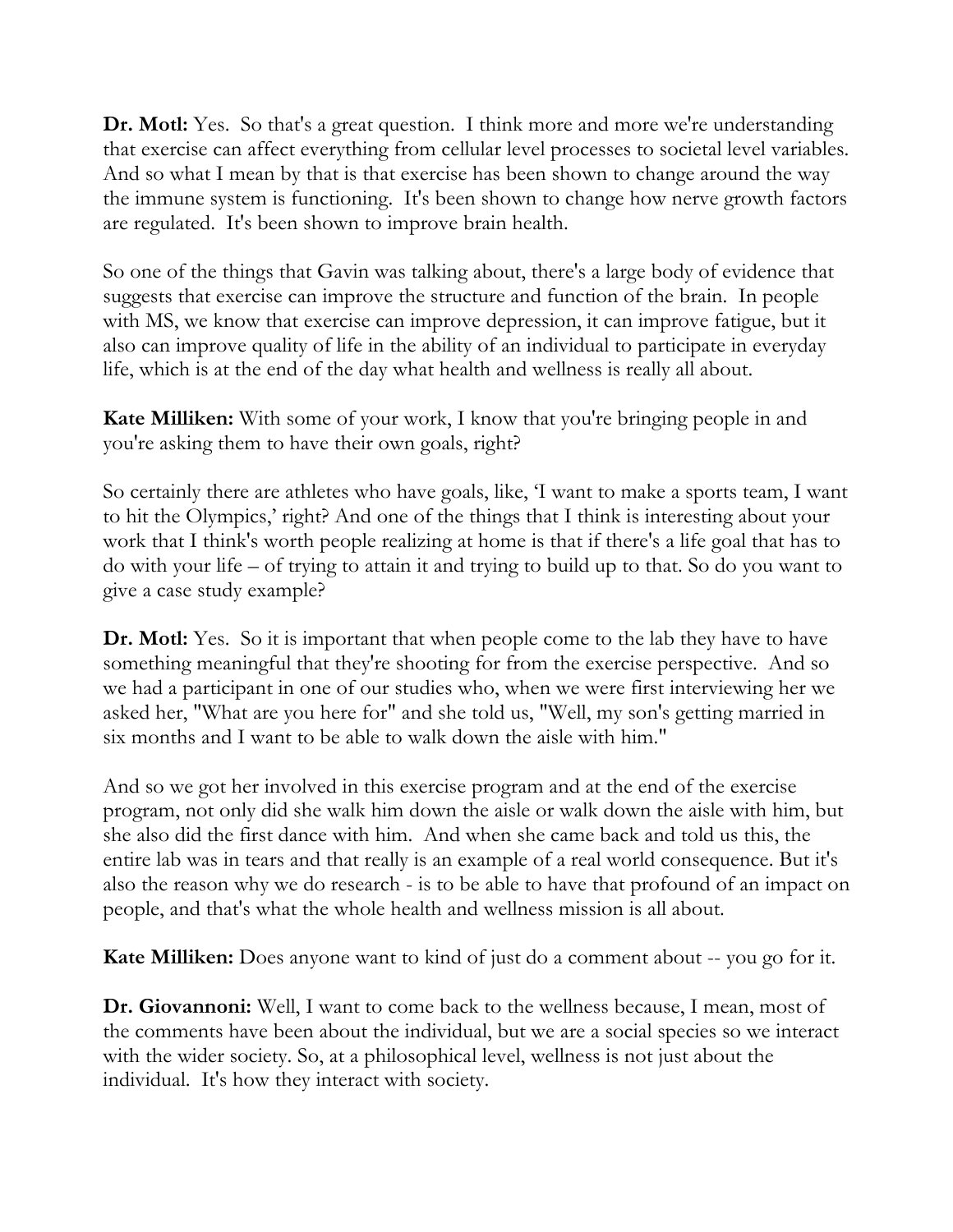There's a thing called social capital. It's essentially how many people you know in terms of family and friends, and we know that people with chronic disease, particularly depressed people, their social capital just shrinks.

So part of wellness is actually keeping that social network going. It's keeping those interactions going. And it's also about how we interact with the environment and that's hot news at the moment with global warming and everything.

But I think people that actually seriously consider how they interact with society and the environment have a bit of a different worldview, and they tend to be more well than in people who don't do it.

So I would encourage the viewers to think about how they interact with society and environment when they start thinking about their own wellness and they'll feel a lot better for it.

**Dr. Sicotte:** Well, Gavin, I think that's a really good point that socializing and being involved in social activities is really good for brain health. And there's some of these things that people tend to isolate themselves, for example, when they have MS or they have a disabling disease, and I think that's one of the reasons why the resources of the National MS Society are so important - to allow people to feel that they're not alone, to be engaged, to continue these relationships to build them because ultimately that is associated with better brain health.

**Kate Milliken:** I think with the whole idea of just emotional relatability of people who are going through the same thing is one thing that's hugely helpful, but this seems to be the age of the patient being, like, I am my own patient advocate.

And what's awesome is I feel like doctors in the clinical world are embracing that. So, you guys would know better than me, but I certainly feel like neurologists seemed a lot more official and clinical, and not willing to hear a different perspective in the past compared to now.

**Dr. Coetzee:** Well, I think you've raised an important part of this conversation, which is about how does a person living with MS and their care partner have a conversation with their physician about it. Because one of the challenges we face on some of this – why we have a health and wellness initiative – is that for some of these, the evidence is hard to say. Is there enough evidence, as you would say for a classic clinical trial for a drug treatment, for example.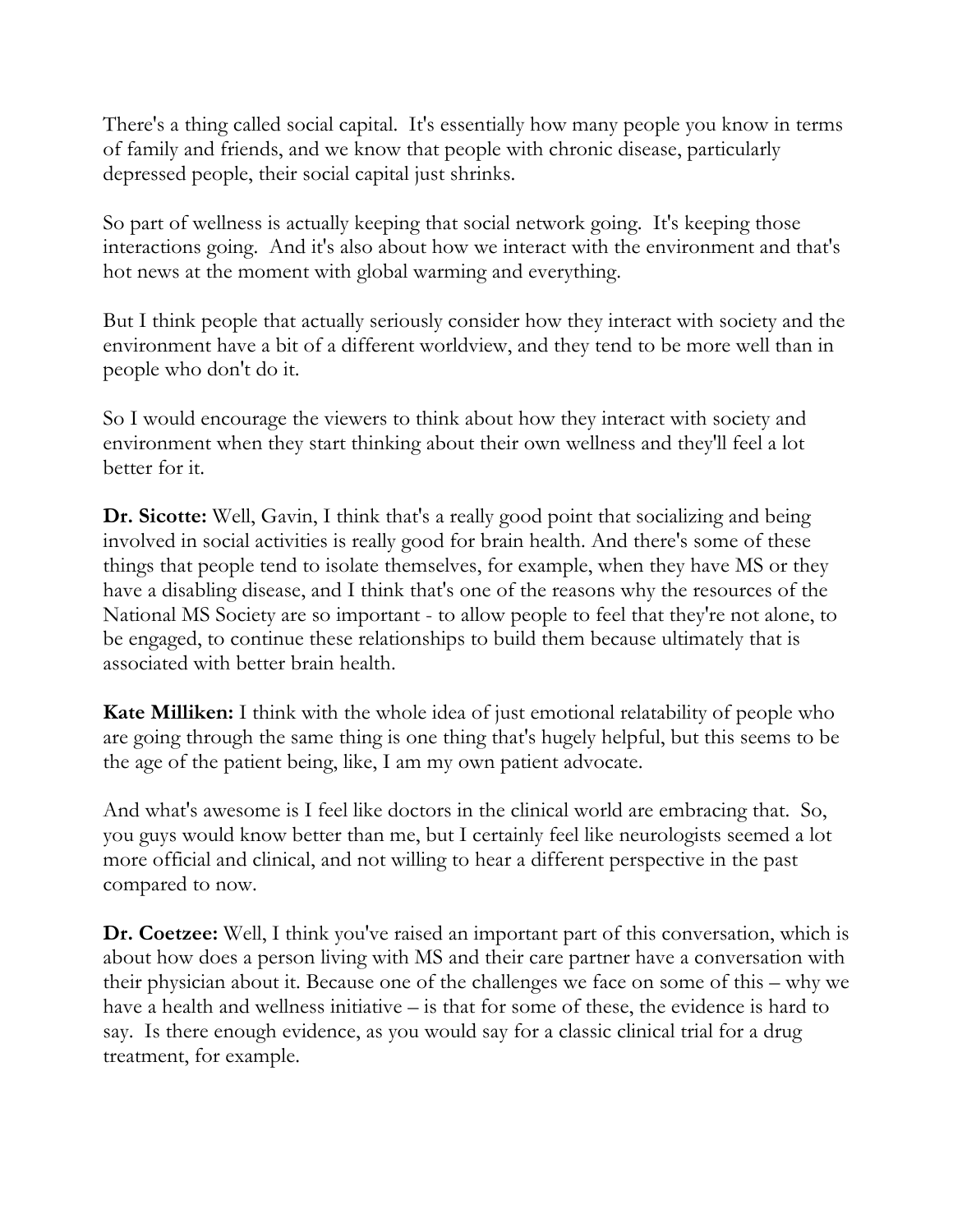You know, we are still in the early signs of showing exercise is beneficial, but, do we have all the evidence we want for a doctor to say, 'yes, I'm prescribing you to go get exercise for this.' Or it can sometimes create a barrier between the person living with the disease and their doctor if their doctor says, you know, there's just no evidence that a diet makes any difference, but feel free to try it.

That can really be a challenging thing for a person with MS to hear because, I'm trying this and my doctor's saying, eh, whatever works.

**Kate Milliken:** That's what the doctors say.

**Dr. Coetzee:** Well, not quite that way, but I will say this: there's also a shift in that. And so the community is seeing that our patients are coming with this, so there's a real attention to it. I think it's important just to have open conversation around this and to challenge.

**Dr. Sicotte:** Well, I don't want to be too defensive being a neurologist, but I will say that -- and again, going back to the brain health idea that all these things we're talking about are actually really good for your heart, they're good for your blood vessels, and ultimately those things are going to be good for your brain as well.

**Dr. Coetzee:** Exactly. Exactly.

**Dr. Sicotte:** So being in good shape and getting enough rest, and doing all these things, it's just common sense that you want to take care of your body, and I hope that other neurologists are including that in their appointments.

**Dr. Coetzee:** But it's part of the conversation. I think this is what we encourage - encourage the people to have the conversation, get started, and everybody needs to be at this table.

And that's what's also remarkable about where we are in MS is that here, the conversation isn't about just this suite of drug treatments, but it's really about all this other stuff that goes with it, and at least the way I describe it, this is a place where people can take a step and they can own and they can take ownership of this aspect.

## **Kate Milliken:** Gavin?

**Dr. Giovannoni:** So one of the things -- particularly when we talk about the brain health initiative is a lot of – the majority of the things apart from the MS specifically, the disease modifying treatments, are things that the general population should be doing.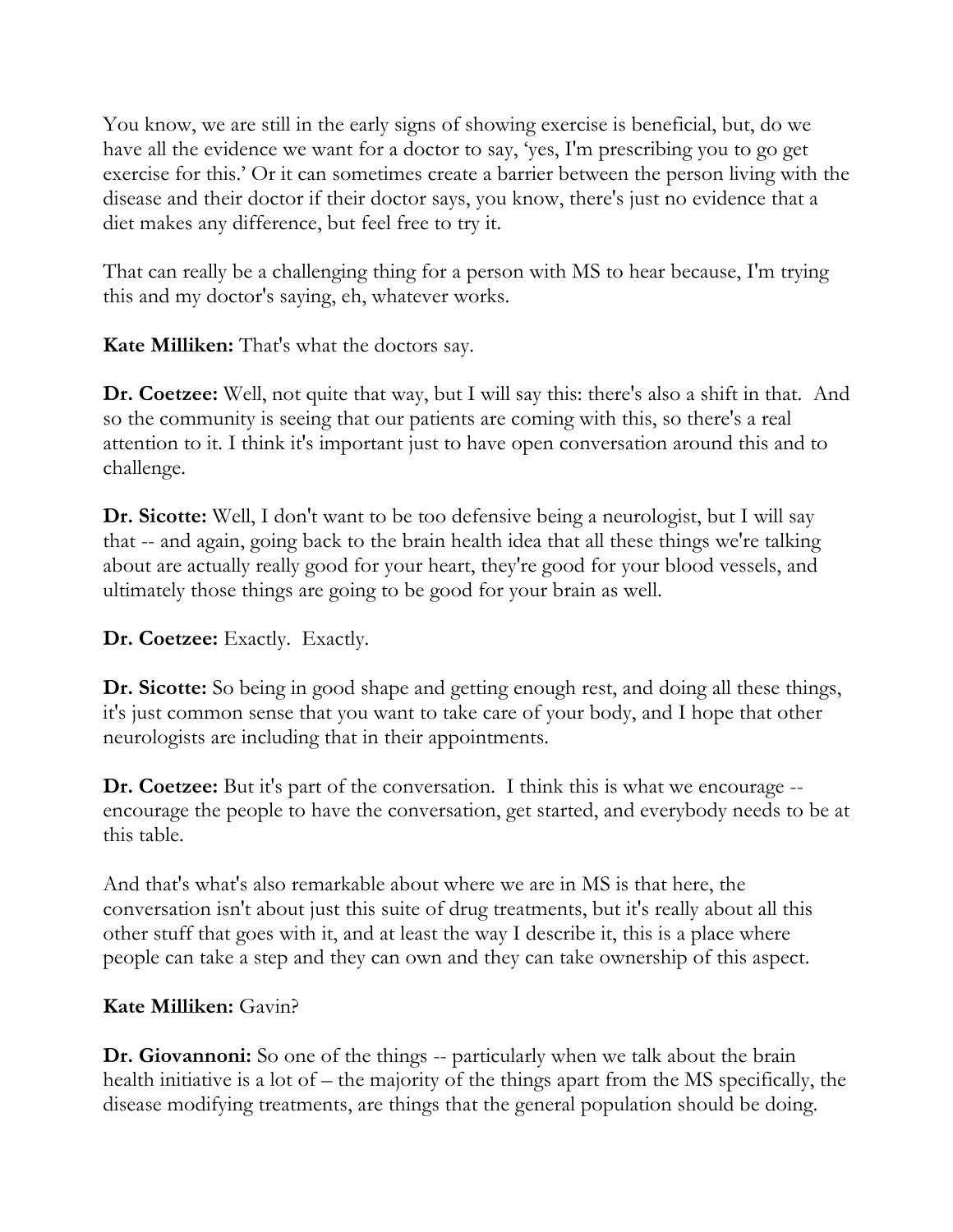So the -- have you ever met -- have you ever seen an unhealthy neurologist at all?

**Kate Milliken:** Have I ever seen a health neurologist?

**Dr. Giovannoni:** An unhealthy neurologist?

**Kate Milliken:** No, I have not.

**Dr. Giovannoni:** So generally, the average neurologist is not a very healthy specimen. So, you know, it's very difficult...

**Dr. Sicotte:** (laughter) Present company excluded…

**Dr. Giovannoni:** So it's very difficult for a neurologist to say to your patients, 'stop smoking' if they're smoking, or 'lose weight' if they're obese, or 'exercise' if they don't exercise. So this really -- this probably launched this thing called the brain health challenges for the patients themselves. I don't like using that term. I prefer using the term MS'er.

For the MS'er themselves, to challenge their health care professional to join them because it'll benefit society. So it's about using the knowledge you've acquired as a change agent to say 'why don't you do it as well and why don't you change your behavior?' And we'll all do it together and make it a little bit competitive, and I think we nudge, we change behavior.

If you don't make it competitive, lifestyle interventions are notoriously difficult to maintain. I'm sure most people watching this have tried things and it's lasted a few months and has failed, and so how do you make a lot -- so this is why it needs a much broader society to change.

And I shouldn't say, but there are certain countries in the world that are number one and number two and number three of bad lifestyle. I live in the U.K., and I think we're number two in the world.

**Dr. Sicotte:** And number one?

**Dr. Giovannoni:** Let's not say that.

**All:** (laughter)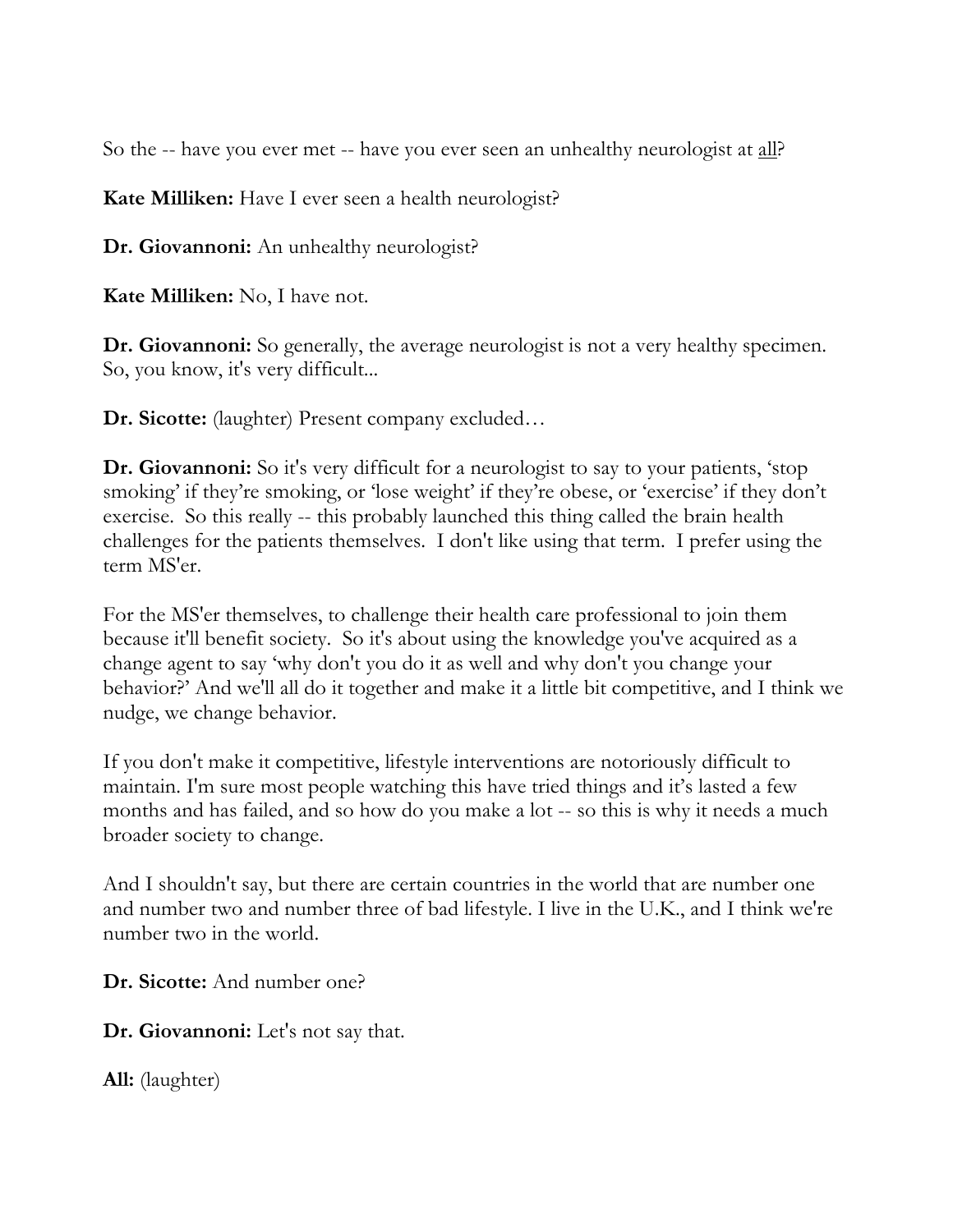**Dr. Coetzee:** There's another important side of this, picking up on what Gavin and Nancy have said, and it's something that we're working on. And that is trying to train the neurologists and the health care providers in what they need to know to help empower the patient. Because we've been doing research with the MS patients and asking them what they need in the context of the health care system to engage in physical activity, to engage in exercise, and they basically come to us and say we need our neurologist to help us out.

# **Kate Milliken:** Right.

**Dr. Coetzee:** And the second is the research, is we've been talking to the neurologists and saying, 'Are you prepared?' And they've unequivocally said, 'No, we're not prepared to do this. We don't have the training. We don't have the background. We don't have the resources.'

So we really have to work on building the system from both sides.

**Kate Milliken:** Well, here's an example: as someone living with MS, if you go in for your yearly or your six-month MRI, and a neurologist comes in and they say, 'well, we looked at your MRI and it's stable.' Great. Versus (excitement) 'so we looked at your MRI and it's stable!' Right? Is there a difference in a mindset of somebody believing that the neurologist is forward?

And I recognize there is a fine line. You can't have a neurologist say, 'you're going to take 148 supplements? Do it!' You know? That's not right, right?

**Dr. Coetzee:** Right.

**Kate Milliken:** And there's an understandable why -- that you want to be clinically based and you want to know what's going on. You want to make sure nobody gets hurt. But I think that line is beginning -- everybody's aware of the issue, right?

**Dr. Motl:** Absolutely.

**Kate Milliken:** At least at this table?

**Dr. Coetzee:** And that's some of the work we're doing as our wellness initiative because I think part of the conversation is so let's think about your visit insight and the work that Nancy and Gavin have to do is that you're seeing a patient and you have only a certain amount of time and there's, like, 50 things you've got to get through. And where does the wellness conversation fit in that?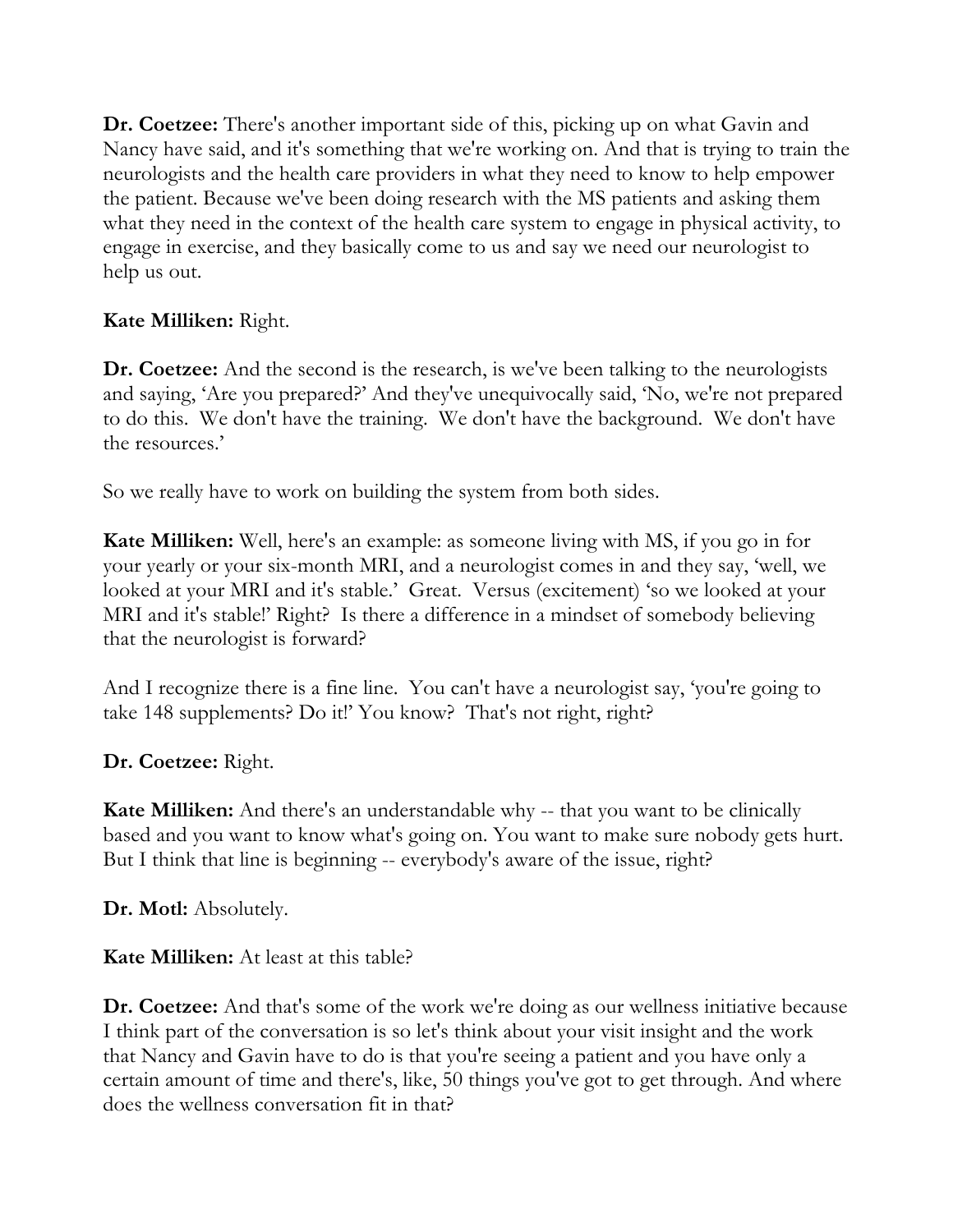And being able to give resources to everybody so that they can actually have that conversation quickly and effectively, and then say, 'OK, here's someplace you should go.' It's all part of the change, but I'm so glad we're having the conversation. Gavin?

**Dr. Giovannoni:** So that's why we're going to change -- what you just said: you've only got this length of time and you've got to squeeze it in. That's what the problem is, is that our current health care system in the way it's configured is wrong. It's a bygone era, it's Victorian. This idea of having a 15-minute slot as the follow-up and getting everything in is ridiculous.

So what we're trying to do is trialing this thing called group clinics, which have been in the psychiatry field for 50 years. Instead of seeing one patient, you see six or seven at a time, and you spend three hours with six or seven. And that's so much more valuable for those six or seven because they're interacting with each other. And they're on exercise therapy - that's kind of the ideal environment rather than a one-to-one, you know, one-to-many.

Maybe you can even bring an exercise physiologist, you know, or a physio and you can deal with -- so I think we need to rethink the way we deliver health care, and the current paradigm is wrong.

**Kate Milliken:** Tim, what are some of the ways that the Society is kicking out a wellness initiative?

**Dr. Coetzee:** Sure. So part of it is with research. So Rob and Nancy and others who have been part of our efforts to bring the research community together to say, 'who are the people working in this and how do we network them?' A lot of times they work in isolation from each other and now, we're saying, let's get it all -- let's get them all together.

We're also engaged in creating programs, so we're partnering with Can Do MS as well as other groups to try to create a -- you know, a wellness platform where individuals participate in programs. There's a program we call, Everyday Matters, which is a sort of positive psychology program that, you know, individuals have an either telephone or inperson multi-week engagement and we've done this in the past and we know it works.

And so those are some of the programs we're doing now, and then we'll also be putting a lot of information online through our digital platforms so that people can see the resources, what are the things they can engage in. And part of what we want to see is –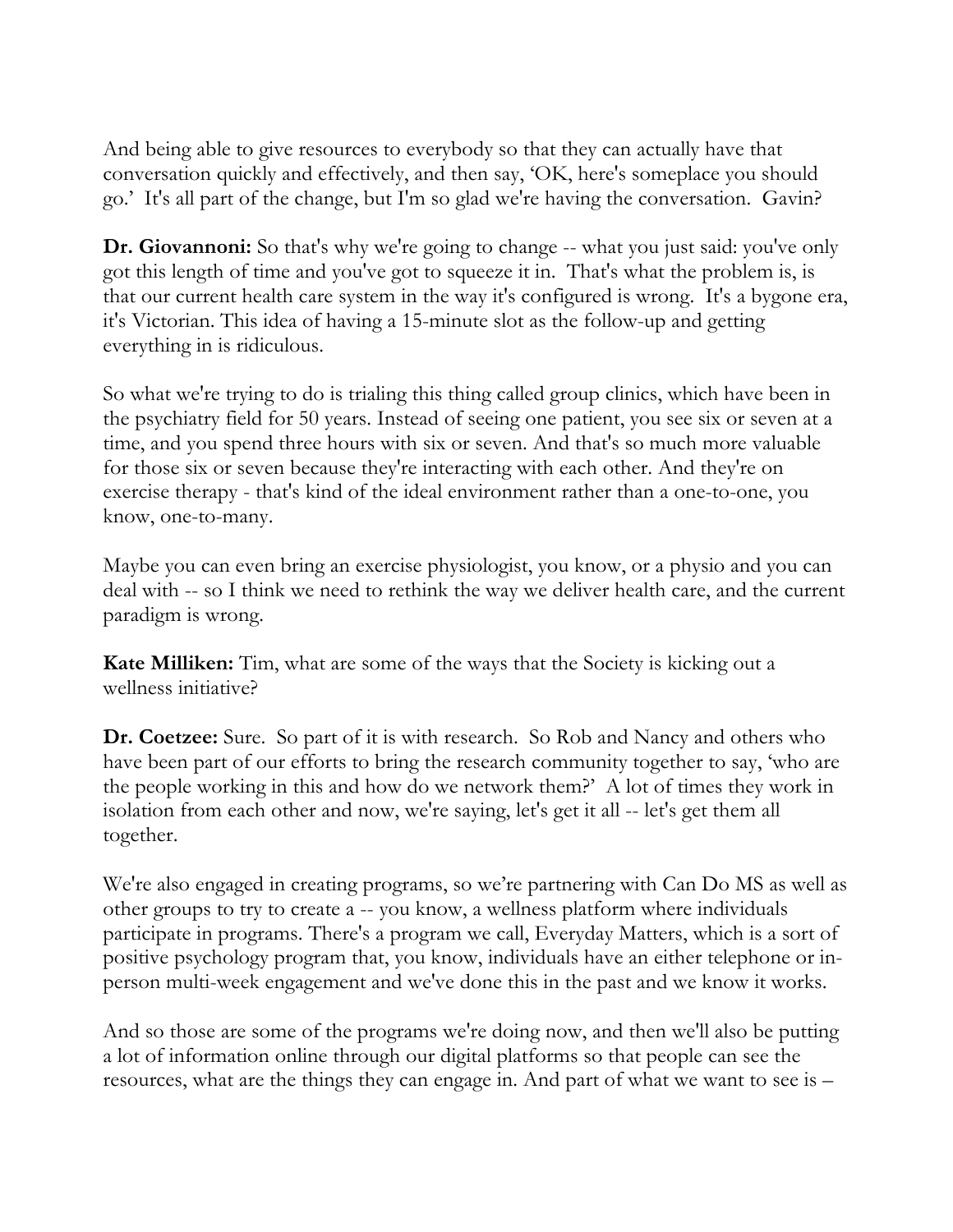as we fund research – can some of the research we invest in help us build new programs that say, OK, exercise plus positive psychology works.

Well, what does that look like and how do we engage more than just the person with MS, but the family or the care partner and people around them, because, as Gavin said, sticking with a program, if you're doing it on your own can really be challenging, but, you know, who do we need around you in order to be successful?

So those are some of the things we'll be rolling out in the coming year.

**Kate Milliken:** So we have actually already received a bunch of questions and we're going to just dive right into them. So actually, Rob, this first one is for you. What are the best exercises to gain back strength and balance in your legs?

**Dr. Motl:** Well, that's a good question. I think the first thing to think about is figuring out where the weakness is in your legs. Is it isolated to activation of the entire musculature in the legs or is in it specific musculature, and then trying to make sure you engage in resistance training as a way of strengthening those muscles.

If your weakness is more along the lines of, you get tired very easily when you go walk, then engaging in and slowly increasing the amount of time you spend walking would be a good approach.

I don't think that there's any one general recommendation. I think it's something that you need to see a physical therapist – in the United States, the equivalent of a physiotherapist – and make sure that you get a good evaluation and then engage in the appropriate exercise to improve it. But resistance exercise, walking exercise; that would be a great place to start.

**Kate Milliken:** One other thing that we spoke about, again, earlier, but I thought it was important, there are probably people with progressive MS who are listening to, you know, the exercises right here thinking, 'I can't get out of my chair.'

**Dr. Motl:** Yes.

**Kate Milliken:** So just tell me how that can be better because there is something that they can do?

**Dr. Motl:** Yes. I think there's a lot that they can do actually. I think we just have to change the way we look at behavior modification. That is, they don't necessarily need to go engage in a structured exercise program. Just standing for a prolonged period of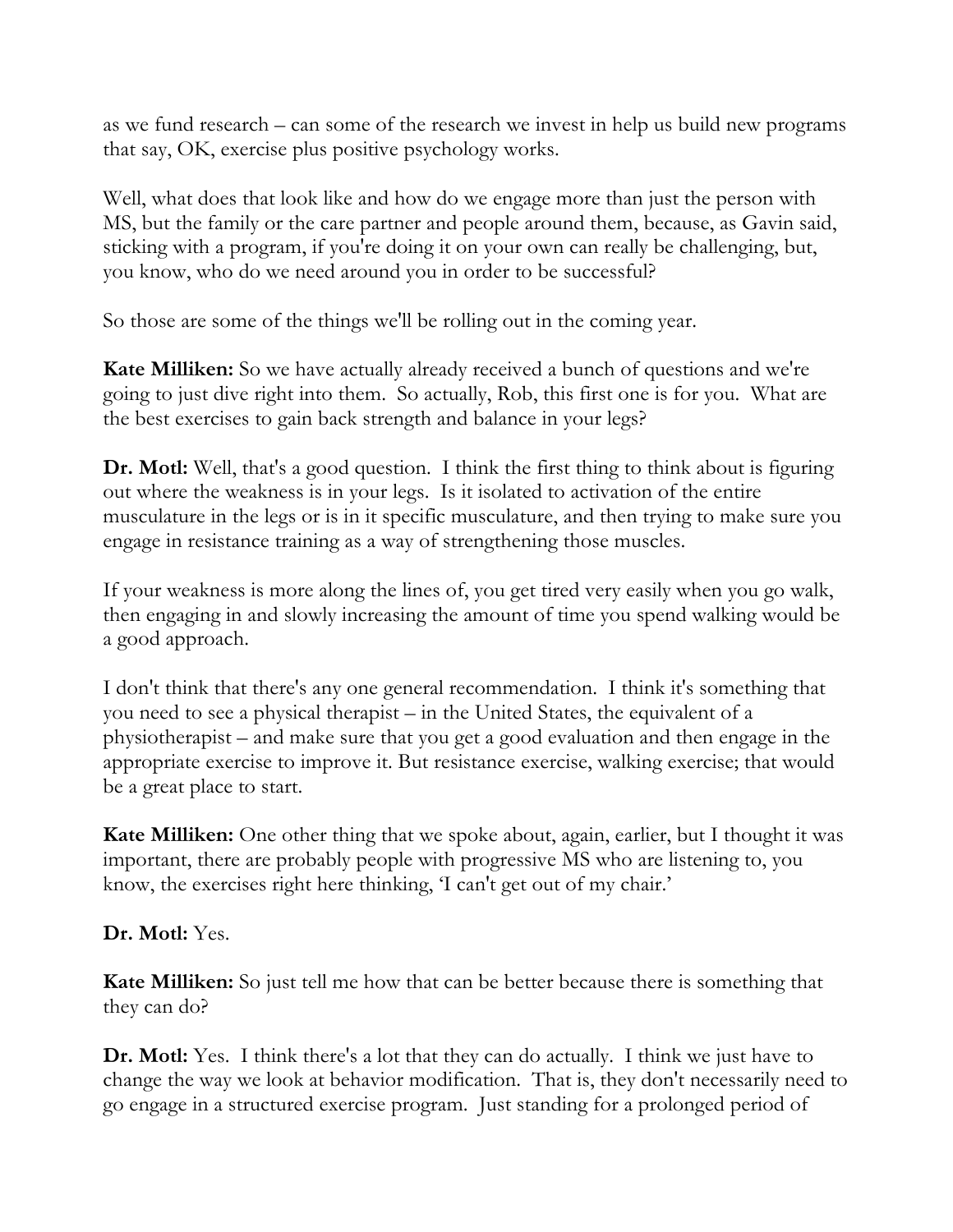time, getting out of that seated posture that they spend a large part of their day in, standing, i.e., reducing sedentary behavior is a great way to start gaining improvements.

But there are other things that people can do. We have lots of objects around the house that we can utilize for resistance training: grabbing cans and doing arm exercises with them, things along those lines. There are a lot of opportunities for people with Progressive MS, and there's a lot of research looking at ways of kind of bypassing personal activation, that is, using external stimulation with exercise.

So, for example, using electrical stimulation of the muscles during cycling exercise to try to get people back to a level that they can be the agent to exercise themselves.

**Kate Milliken:** And who could facilitate that for somebody?

**Dr. Motl:** So those right now are research studies. So there are ongoing research studies. We have one going on at Illinois on functional electrical stimulation. There are other studies on body weight-supported treadmill training, where you have a therapist activating the legs while someone's walking. And those studies, at least the preliminary data, are quite positive showing that you can improve people's ambulatory capacity, as well as, things like quality of life and fatigue and a whole range of variables. But it's still a very preliminary research.

**Kate Milliken:** Gavin, I want to go to you and your work and what you know about the central nervous system and repairing myelin.

**Dr. Giovannoni:** Repairing myelin?

**Kate Milliken:** Yes.

**Dr. Giovannoni:** Is that a question?

**Kate Milliken:** Yes. Yes, it is. In a minute or less, tell me what you know.

**Dr. Giovannoni:** Well -- so we know that -- well, it's a very interesting that if you suppress all the inflammation in the brain early on, the brain remyelinates itself. So it looks like MS is not a disease of lack of myelin. The endogenous -- the cells that live there -- are capable of repair.

So this idea we have to stick cells in to repair I think is wrong. What we need to do is manage MS effectively early on. Now, one of the things that happens with age, the ability to repair drops off.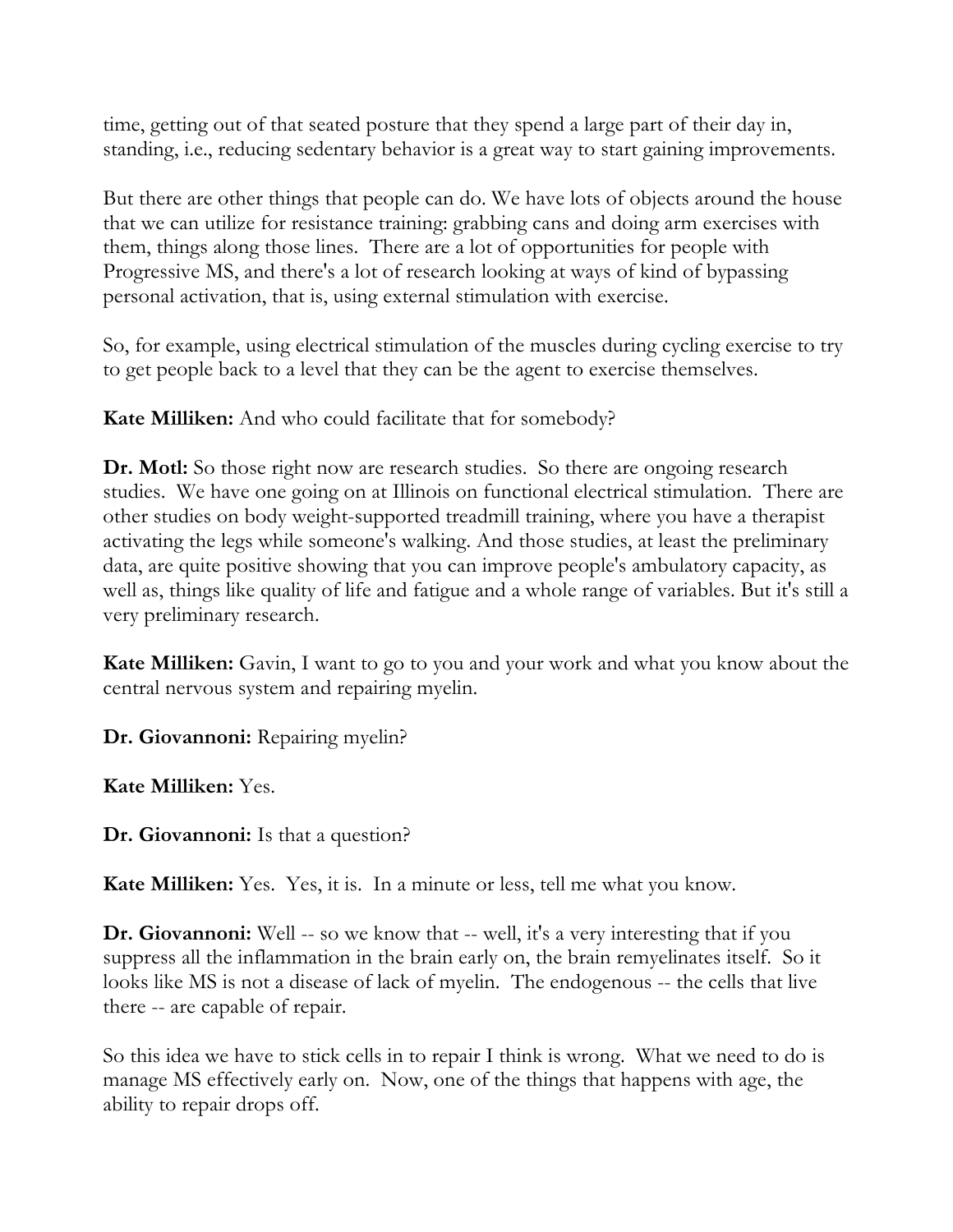So maybe there is a window where the myelin repair will be necessary and there's a clinical trial going on right now in people with early progressive disease using a strategy that tries to promote remyelination; and we'll have to wait for the trial results.

But I personally don't think MS is a disease of a failure of remyelination. The biology has shown, the research has shown, that the brain can repair itself. What we need to do is switch off the inflammation. And if we do that early and effectively enough, people will repair.

But I wanted to come back to the hand thing. People with MS who are in progressive disease and are maybe in a wheelchair, have lost function, they've still got their arms, they've still got their head and neck. They can still chew and swallow.

We've got to think about strategies to keep those things healthy. So we never give up, you know? So that maybe the goals are different, but the goals are still the same. It's how do we optimize the function of that individual and improve that individual's brain health, that individual's health? So we shouldn't give up.

**Dr. Motl:** And I want to go back to something that Gavin mentioned. This is a quid pro quo, you know, we know in the aging literature that older adults who exercise can repair myelination. They can repair white matter tracks within the brain, and so -- you mention MS being kind of an accelerated model of aging.

So I think that we need to spend a little bit more of our time looking at exercise as a rehabilitation strategy for improving myelination, as well as, other neuronal processes. What do you think about that?

**Dr. Giovannoni:** No, I completely agree. The...

**Kate Milliken:** You guys are going out for beers later definitely. I can tell. (laughter)

**Dr. Giovannoni:** No, so, this whole thing about MS being premature aging is not just MS specific. I think any inflammatory disease, be it of the heart or the muscles or the joints pretty much ages that particular part of the body.

So as a general principle, inflammation is aging, and we know that the MS brain is very inflamed. And the best predictor actually of a progressive disease is age. So we have to actually look at progressive disease as maybe it's -- or a component of it is premature aging, and believe it or not, the best way to counteract aging is probably exercise.

I mean, the best evidence available is exercise, you know, for that.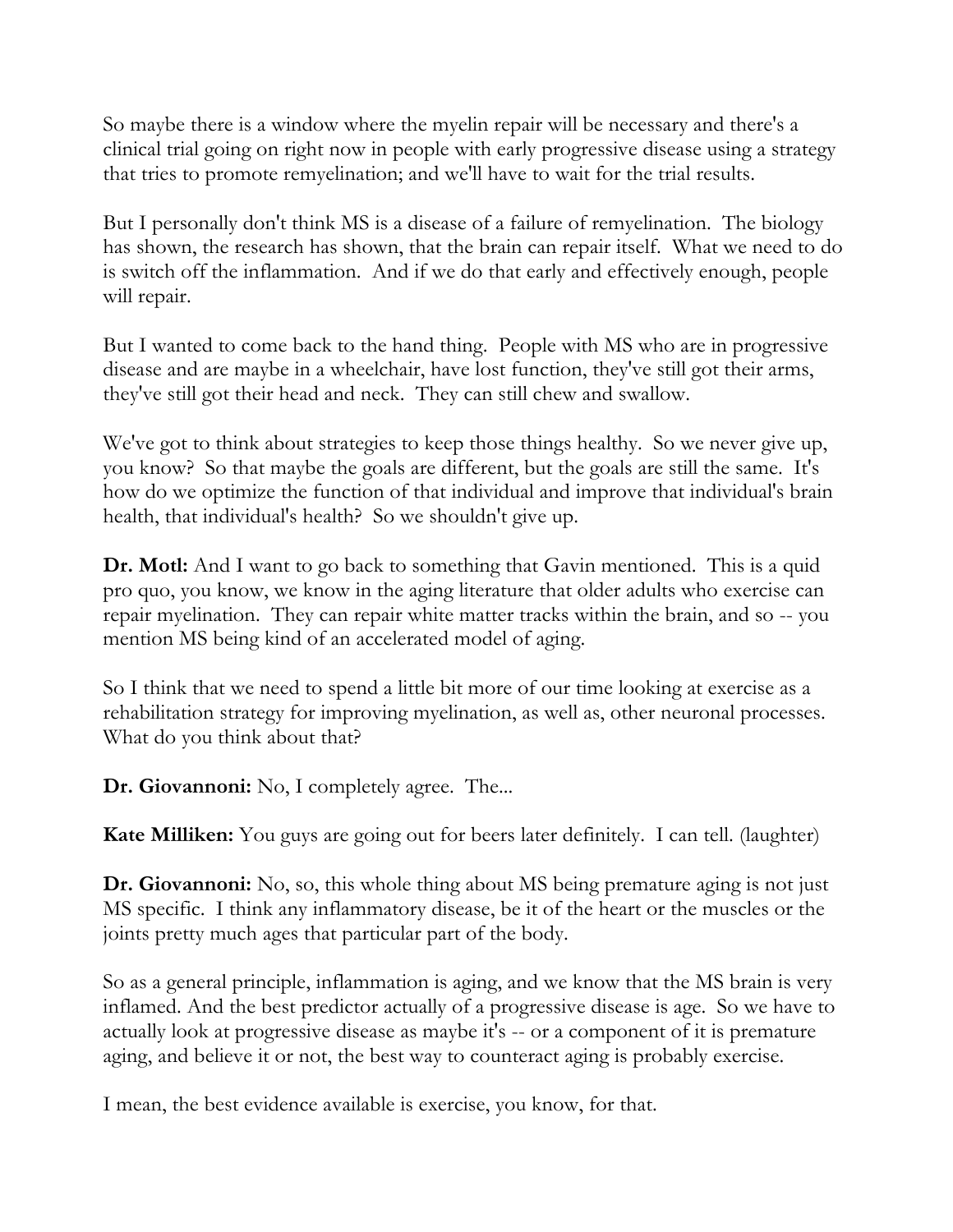**Kate Milliken:** That's true. Now, do 10 pushups right now. Yes.

**Dr. Sicotte:** Well, I saw Rob this morning. We met at -- in the gym.

**Kate Milliken:** He was in the gym. Of course he was.

**Dr. Sicotte:** We met up in the gym this morning.

**Kate Milliken:** A neurologist wouldn't dare not be in shape, especially one that focuses on exercise or studies it. So this is very optimistic, and taking kind of a -- taking action and doing something empowering for yourself no matter where you are. I feel like in the realm of progressive MS, that has been one area that has seemed – had a vague semblance of hopelessness and things are changing drastically. Tell me what's going on with the International Progressive MS Alliance?

**Dr. Coetzee:** Sure. So, you're right. There's a lot of movement in the area of Progressive MS. So, the Progressive MS Alliance, for those who might not be aware of it, is a global effort by MS societies from 12 countries. There's 14 MS societies all part of this effort.

And, you know, what we're trying to do is organize the world, particularly the research world. So we funded last year's, what we call Challenge Awards. These are 22 projects to get new ideas moving forward, sort of innovative, sort of groundbreaking concepts.

So we moved that forward. Now, we're in the phase of saying, 'OK, we've got attention, now, let's create a global research network.' And so we're in the second phase; we've now basically put a call out for scientists to come together to form these large research networks where they have to have scientists from at least three countries involved to get -- working together and realize it's much more than that.

In our initial set of applications, we had over 500 scientists represented and, you know, the idea here isn't just to organize scientists, but to actually create and drive collaboration.

Gavin's a good example and in the work he does in myelin repair. We, a few years ago, funded him through the Promise 2010 Initiative and he had an international research team that really opened up new research in the area of myelin repair and neuroprotection. And our vision is to do the same in Progressive MS, that by organizing scientists and saying, 'Work together, share together,' that we will make more progress.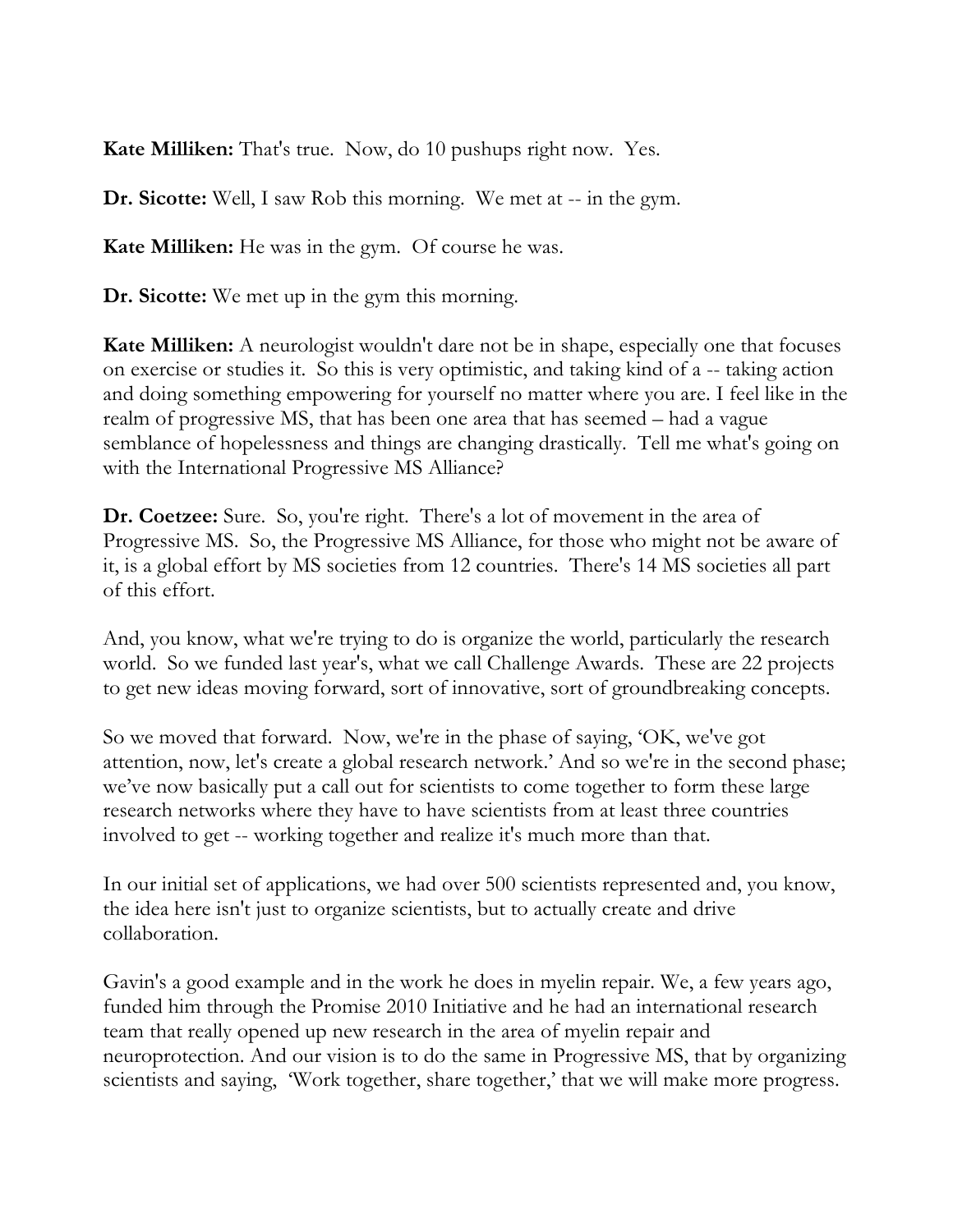It's a hard problem to -- we're not going to solve it overnight, but when you think about the fact that just two months ago now in October, we heard the first results in a Phase-3 clinical trial of a treatment that showed potential. That was the drug called Ocrelizumab, which showed that in primary progressive MS it had an effect, you know, a modest effect, but nonetheless, it was -- it had impact.

And so, I think that is a sign that we are able to move forward in this, and I think the global community is really dialed in to try to figure out what are the questions we need to answer, how do we answer them, and then also how do we do the clinical trials so that we can get the answers quickly?

One of the, I think, exciting things about where we are in relapsing-remitting MS is that just this seems like a number of treatments coming along really fast, and how we can have similar aggressive outcomes and results in progressive MS is what everybody wants.

**Kate Milliken:** Yes, right. OK. Another question from one of our viewers: What do we know about the research in reducing susceptibility and MS, and an example would be stopping smoking?

**Dr. Giovannoni:** You know, smoking is -- I mean, there are three main environmental risk factors, apart from the genetics (which we can't do anything about). They are smoking, Vitamin D and sunlight exposure, and the virus that causes mononucleosis (also called glandular febrile infection), the Epstein-Barr virus.

So just getting the population to stop smoking would probably reduce the incidence of MS by 20 percent and your family members, by 40 percent. So if you've got MS and you've got any children or siblings, you must get them to stop smoking, as simple as that. You know, why would you smoke?

Unfortunately, the Vitamin D question is a big one – how do you do the trials, and it's choosing the dose and the trial design. We had a task force meeting about four years ago and we never actually delivered on a trial design, but we're coming back to it.

## **Kate Milliken:** OK.

**Dr. Giovannoni:** With Epstein-Barr virus, well, there's a big new NIH initiative mainly around the fact that the virus causes other diseases. And hopefully we're going to get a vaccine, and hopefully the vaccine trials that, if they can prevent that infection, will show that it reduces or prevents MS.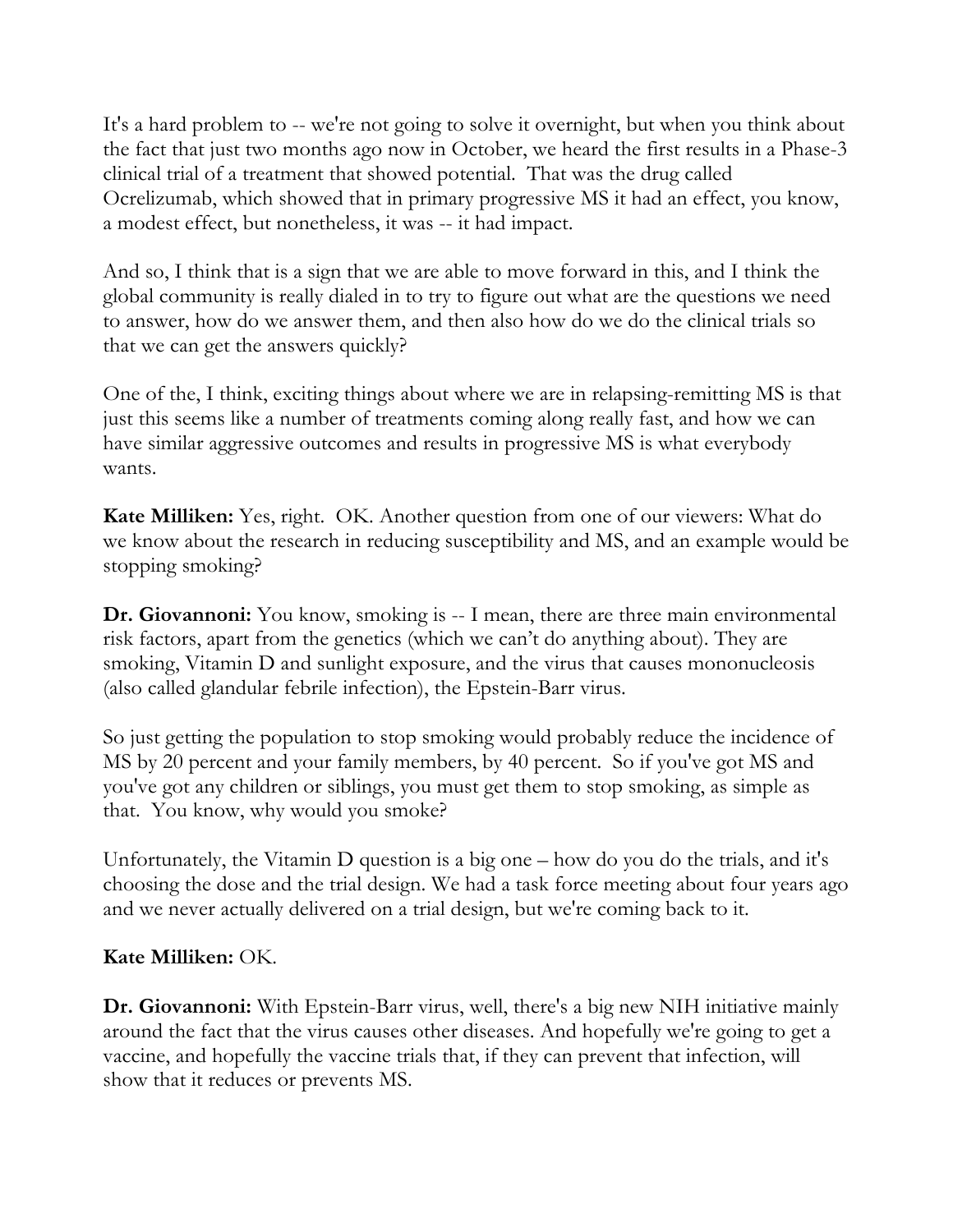### **Kate Milliken:** For everyone, pre-MS maybe?

**Dr. Giovannoni:** Yes, so maybe. I mean, I've got a little bit of concerns about that; that's another discussion. But I think there are things happening in the prevention space, but if I could coach Tim, I think it really needs a lot more investment because the kind of trials that are required to do prevention studies are beyond any country or probably beyond any two countries. It probably requires an international effort, and it may require hundreds and hundreds of millions, or maybe even billions of dollars to do those trials properly.

And unless we get Class I evidence, in other words, rock-solid evidence that this strategy works, then nobody will accept the strategy and it won't be widely adopted and there will be another generation of people with MS.

So these studies have to be done well.

**Dr. Sicotte:** Yes, and I would also comment there are some studies going on looking at people with genetic risk, trying to gather people. So, if there are patients who have MS and they're -- you know, a lot of times people are worried about their family members.

They are looking at this in terms of genetics and some of these other risk factors. So I think with more research, pulling these people together and looking at – you know, there may be a day that we're going to be able to actually prevent MS, which I think would be pretty amazing. But as Gavin's saying, this is going to be a very complicated process.

But the tools are there, I think, to at least start answering some of those questions. So it's exciting.

### **Kate Milliken:** Rob or Tim?

**Dr. Coetzee:** Yes, and I think part of what we have to do is, we have to be ambitious enough to say we're going to give this a try – even if it's imperfect. I mean, Gavin and I spent some time yesterday on big huge ideas and I think the thing is, where we are in MS, if you look at the progress we've had in MS to this day, you have to say, well, why can't we?

The idea that in a 20-year period you can go to 13 disease modifying therapies, two more on the rise – there hasn't been another neurological disease where you've seen this. So if we can make that kind of progress for relapsing-remitting, why not? And I think that's the question. We have to be ambitious enough.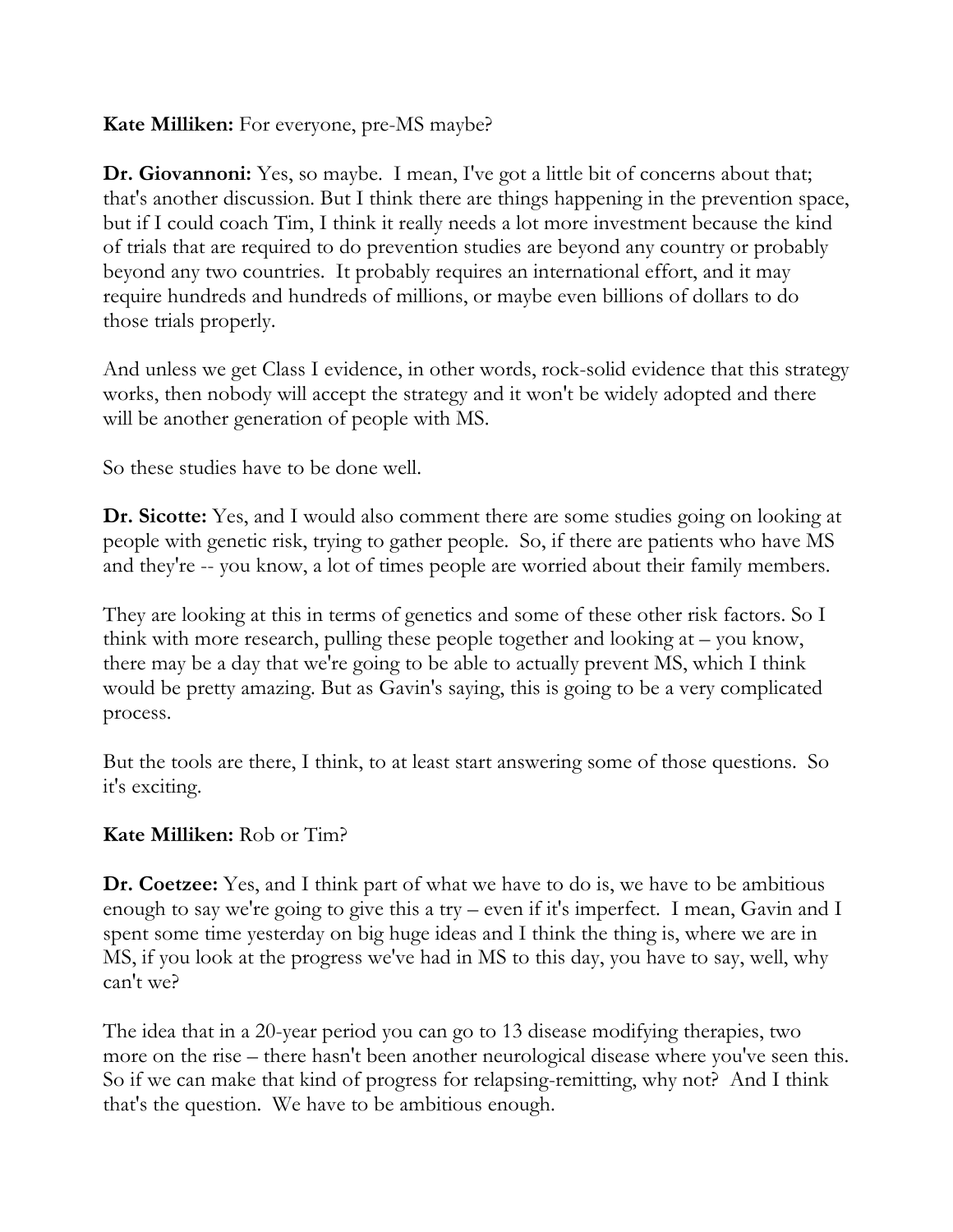Is it easy? No. Is it, will we have to perhaps take on a big, outrageous challenge? Yes, but I think we should...

**Kate Milliken:** Because what's happened now is an outrageous challenge, right?

**Dr. Motl:** Challenge, yes. Absolutely.

**Kate Milliken:** And what you're trying to figure out now is outrageously challenging.

**Dr. Giovannoni:** I mean, what is outrageous is that wherever it's been tracked, the incidence of MS is going up. And in parts of the world that are so-called low incidence regions – like the Middle East, in Asia – they're seeing an incredibly rapid rise in incidence, and the number of people with this disease is actually increasing.

So, that's the elephant in the room, you know? It's fine targeting people who have got the disease and disease modifying treatments and how we repair the nervous system, but if we can prevent this disease, that will be the key application.

So we really need to step back and think about – we know a lot about causation now and how these factors interact with each other, and I think we're ready for trials. There's just no doubt. We just couldn't design them and do them and get them resourced. We really are ready for the trials.

But I think the proof will come in the trial.

**Kate Milliken:** (to Tim) He's speaking to you, I think...

**Dr. Coetzee:** The gauntlet has been thrown down… (laughter)

**Kate Milliken:** Another question. So several people have asked about herbs and other supplements, including cannabis and Vitamin D. Are they safe?

**Dr. Sicotte:** So I'll take that one, being in Los Angeles. I get a lot of questions about this. In general, we have data suggesting that cannabis extracts can be beneficial for symptomatic treatment in MS

I think one of the issues regarding safety, you know, we know that smoking – smoking tobacco is detrimental, so I think one of the issues is going to be the delivery method if you're going to be talking about THC or other cannabinoids. And I think that the idea that there could be oral forms I think is very promising, and at least in the States, Sativex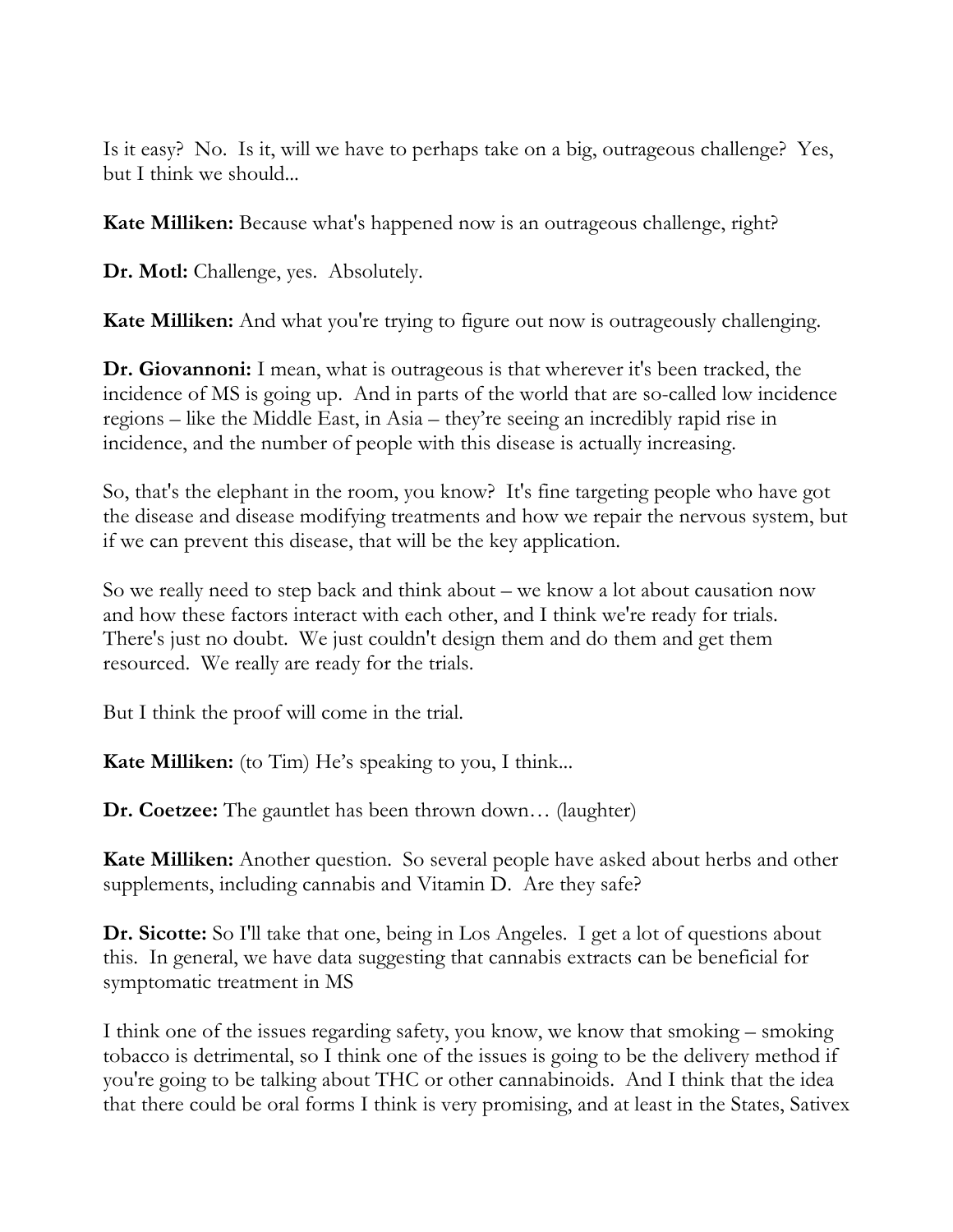has not been approved – they have it available in the U.K. – and there's definitely data suggesting that this is beneficial.

In terms of other supplements, this can be a very challenging issue especially when you're sitting with a patient in your 15 minutes – we get 30 minutes to see a follow-up patient – but there's a lot of things to go through, and some of these are very unregulated. You don't know exactly now what the compounds are that people are actually taking.

So in general, my approach is, let's look at what we know is safe and that would be Vitamin D is going to be a beneficial supplement to take, but some of these other things, there just isn't enough information about it.

And then I think going forward that we need to do a lot more about granting access for some of these cannabinoid-based treatments that do have benefit and just are very complicated to prescribe at least in the States right now.

## **Kate Milliken:** Anyone else?

**Dr. Coetzee:** So I think... raising the cannabis issue is interesting because – and actually I will ask Gavin to talk about it – is that part of the work, some of the research we funded around this area led to some science that became incorporated with a company called Canbex, which sort of comes from the cannabis side of the equation. But now they're in the process of doing a clinical trial of this treatment and spasticity and pain. And I wonder, Gavin, if you want to talk a little bit about what Canbex is doing because it's an indicator of how pursuing some science in one direction opened up an opportunity that we really weren't expecting and now, is on the cusp of potentially becoming a treatment for people with MS

**Dr. Giovannoni:** Well, I mean, you need to understand a bit about the biology. So the receptor that this particular cannabis works on is called a CB1- cannabinoid 1 receptor, and it's expressed in the brain and peripheral nerves.

And not only has it reduced spasticity and pain, but it also goes into the brain and causes a dysphoria/euphoria you get with cannabis. So my colleague, David Baker, he's also called 'the mouse doctor,' had this idea that if we can exclude this drug from getting into the brain, it will work in spasticity, and using a very clear strategy we showed that cannabis can be excluded from the brain and work to reduce spasticity.

So then you went the route of designing a drug – can we get a small molecule; and we designed this drug and for all intents and purposes it worked extremely well as an anti-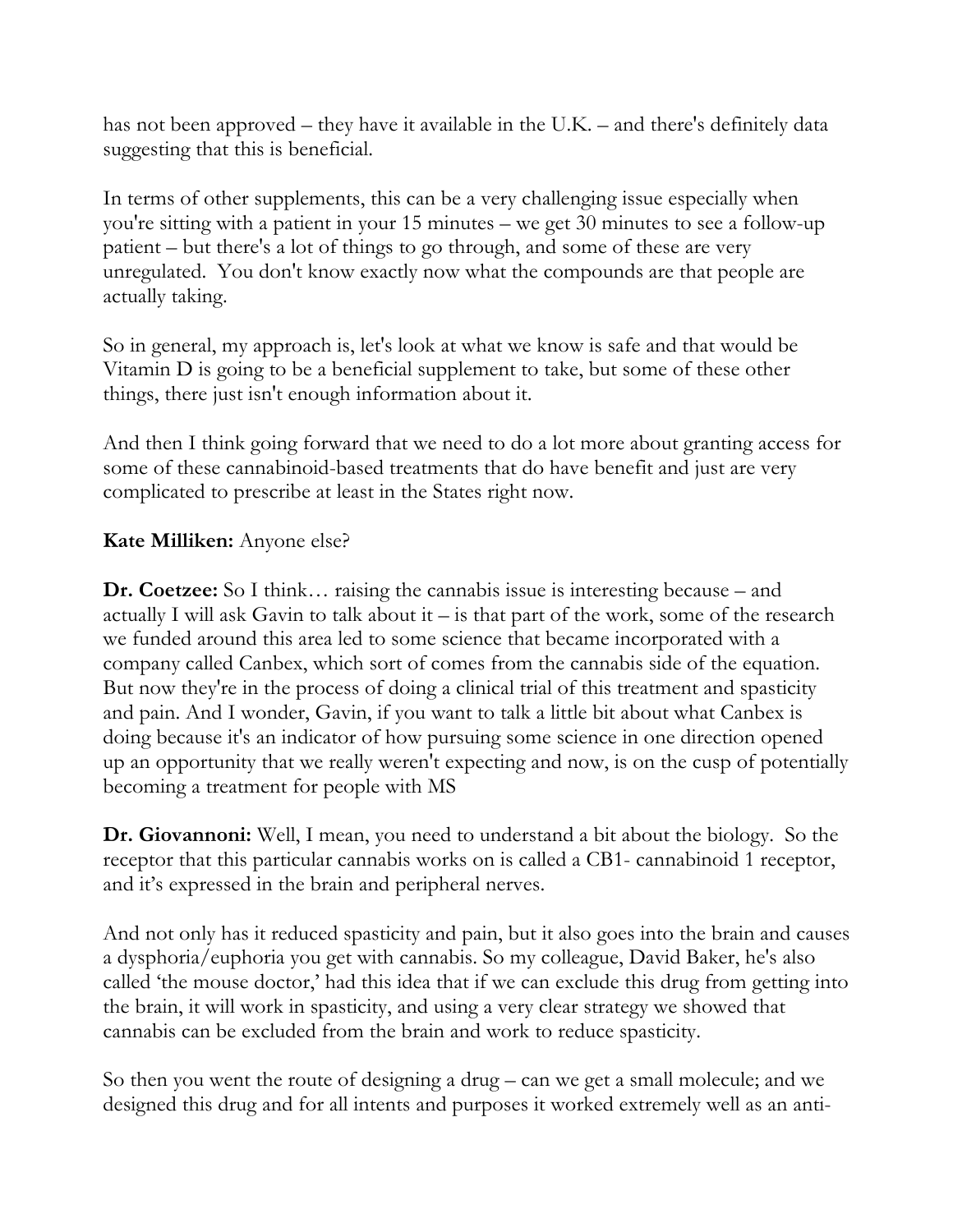spasticity drug, and didn't cause any of the dysphoria and sedation that goes with cannabis. It's now, I think, gone through toxicology and it's in clinical trials, and we're recruiting right now for a Phase-2 study.

And so it turns out though that it doesn't actually work on the cannabinoid CB1 receptor. It works on a related receptor, but regardless, it's effective.

**Kate Milliken:** It's working?

**Dr. Giovannoni:** So this is what happens in life. You design a drug to work on target "X," it's effective, but then you discover it's working on target "Y," but it doesn't really matter because it works.

**Kate Milliken:** Right. That's great.

**Dr. Giovannoni:** And so we've got to hopefully get a new anti-spastic drug that doesn't cause sedation, doesn't put people to sleep. That's the problem with cannabinoids, cannabis by the way. In normal people, it seems to be quite safe, but it may take the edge off concentration, attention and cognition with people with MS.

So I'm always worried about just recommending to people to get street cannabis or smoke cannabis because of that particular, potential side effect.

**Kate Milliken:** Right. Right. What about diet? One of the biggest things to see on social media today in the world of MS? Ready? Go.

**Dr. Coetzee:** Well, it is -- so I'll start and maybe I'll let Rob and Nancy chime in, I think we know in terms of when talking with people with MS, that's the number one topic when you looked at social media discussions. We see it.

People want to know what diet, what's the strategy I should be using, what works for me? There's, you know, all different types out there and the dilemma we faced in that conversation that we'll have is well, which one is right for an individual? Where is the information and the clinical trial evidence that says one or the other this works?

And then the other piece is can people stick with it and afford it? Because that's the other thing, you know, sometimes it can be very challenging for someone to stay on it if the people on them aren't sticking to it or if it's expensive.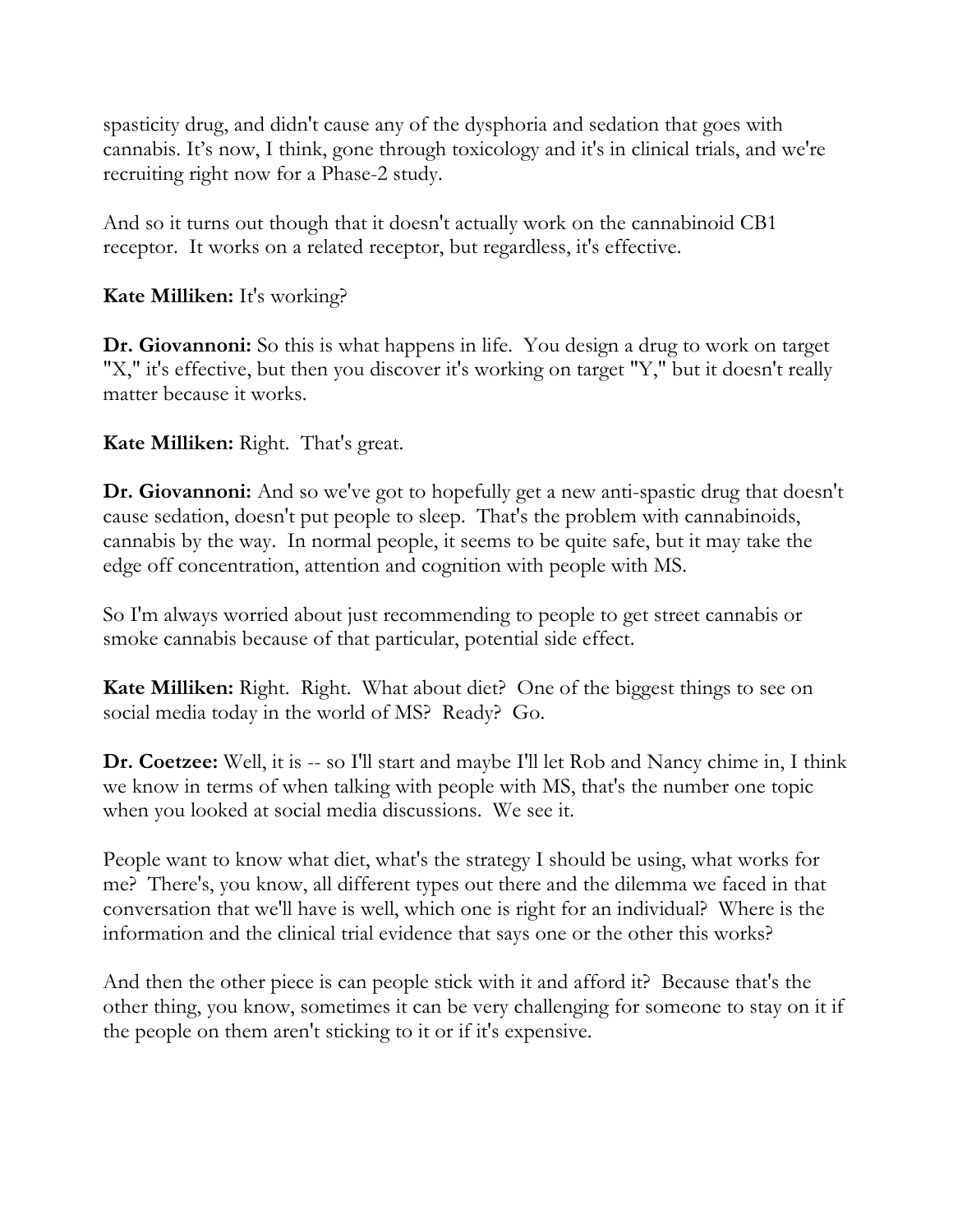And so these are some of the questions we're trying to tackle with our health and wellness research network and strategy because we want to have practical solutions that people can use in their daily life that work.

So I think the short answer, generally, is find something that's a heart-healthy diet, stick to it, and it'll be beneficial. How it impacts the immune system and some of these other pieces, the jury's still out on that.

**Dr. Motl:** Right. And I think that the Society has heard the message from people with MS, and we had our health and wellness research meeting in October and one of the biggest things that we discussed was trying to figure out how to design these trials for diet and supplementation to determine whether or not there is a disease modifying effect, maybe at the level of inflammation.

But also, how to design these trials to look at other outcomes like cognition or depression or quality of life. And so, I think we made a lot of headway. We had a lot of very good experts in the room who provided a lot of good insight, and I think in the next five years we'll know a lot from very sound, very well-designed research on the role of diet and nutrition in MS, but it's going to take a little bit of time.

And so I think people have to be patient in maybe following that.

**Kate Milliken:** I got to speak to an expert about it who brought up the fact that doing a clinical trial on diet -- how hard it is and that even if you're studying the best chocolate in the world, the fact that somebody has to eat the same amount of chocolate every day for 180 days is not that easy, right?

**Dr. Sicotte:** So I think of diet actually as a quality of life issue because if you think about it, this is one of the pleasures of living is eating, and so you have to pick a diet that you can, first of all, stick with, but also that you can enjoy and this idea that you're going to put yourself on something that's so regimental that you have -- that it's very unpleasant...

**Kate Milliken:** Yes.

**Dr. Sicotte:** ... even if it was chocolate, which is something I love...

**Kate Milliken:** Over time --

**Dr. Sicotte:** ... you know, over time too much chocolate.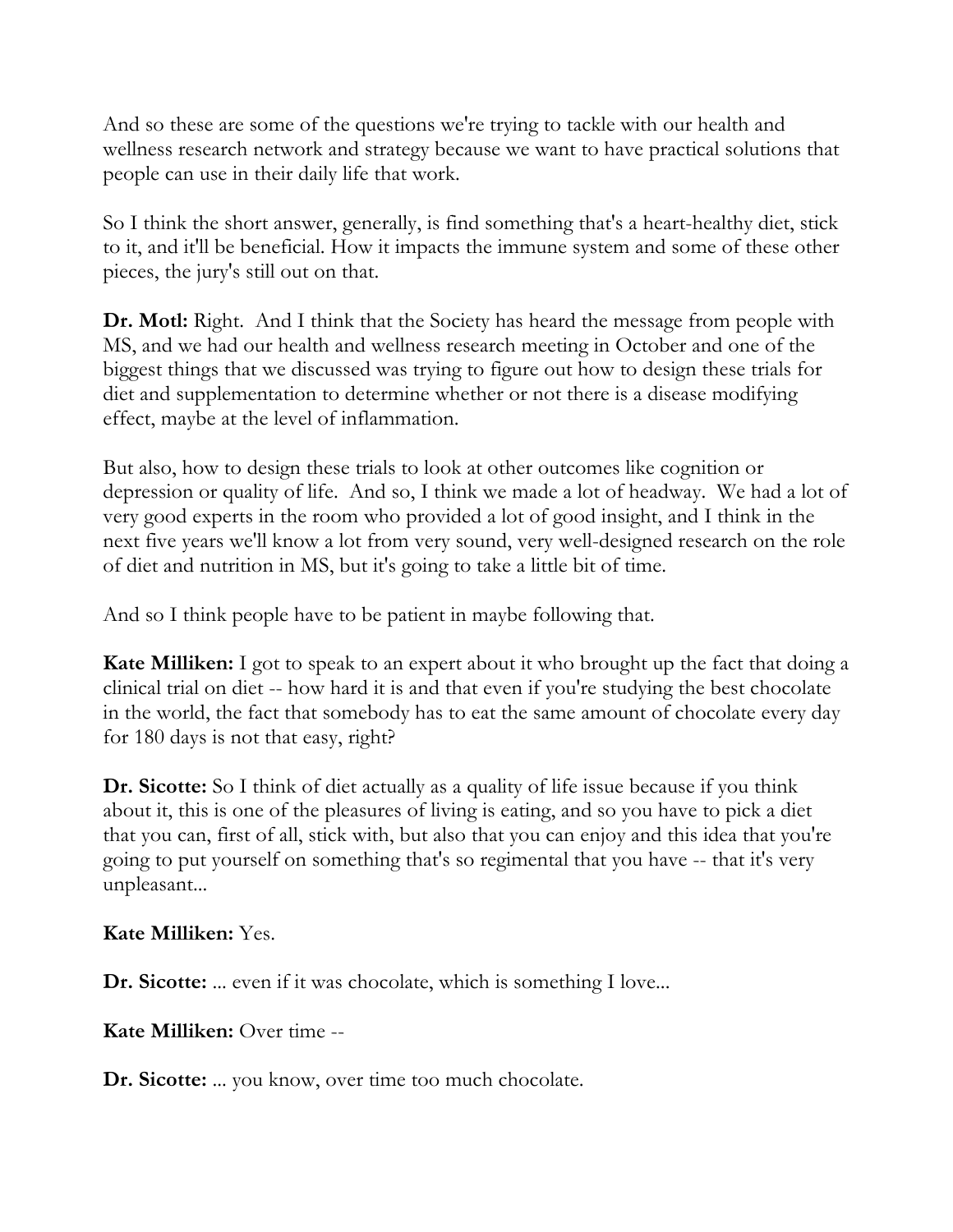### **Kate Milliken:** Yes.

**Dr. Sicotte:** But I think that, you know, what Tim was talking about, this idea about heart-healthy diet, I think it goes back to this overall wellness issue that you want to be on something that's going to promote overall health, and that's going to be a benefit.

And the science is going to get there, but it's going to take some time. So in the meantime, I think, you know, moderation.

**Kate Milliken:** Before we wrap up, I want to go kind of down the line and ask each of you regarding your area of research, what we can look forward to in the next three to five years. Or what you're hoping to accomplish in the future. Gavin?

**Dr. Giovannoni:** So I think we really need is safer, highly effective therapies so we can use them first line. What's stopping people using these more effective therapies are the risks. So let's get safer first line therapies to treat the MS-specific problem, and then the adoption of a holistic approach. And in people with progressive disease, we've got to rethink how we do our trials and I'm almost certain we're going to have much more effective treatment strategies in the next five years.

And that will be an anti-inflammatory therapy combined with drugs to slow down the degenerative components of this disease, or what I call combination therapy. And I think we can tell people with progressive MS the Ocrelizumab study is just the beginning. Just remember, we had interferons in relapsing disease that took 20 more years to get to where we are now.

This is the beginning, and in 20 years' time, we'll look back and progressive disease will be a tractable problem.

### **Kate Milliken:** Nancy?

**Dr. Sicotte:** Right. Well -- so Gavin's going to put us all out of business, which is excellent, but in the next couple of years, we've been looking at depression and we're really excited to start using something that we hadn't really talked about too much, which is the role of technology. And I know that Rob has been doing some really cool stuff in the exercise world where people – everyone – has a wearable device so we can get information based on that, but also using the Internet and using that as a way to deliver treatment, for example, and wellness approaches and self-modification.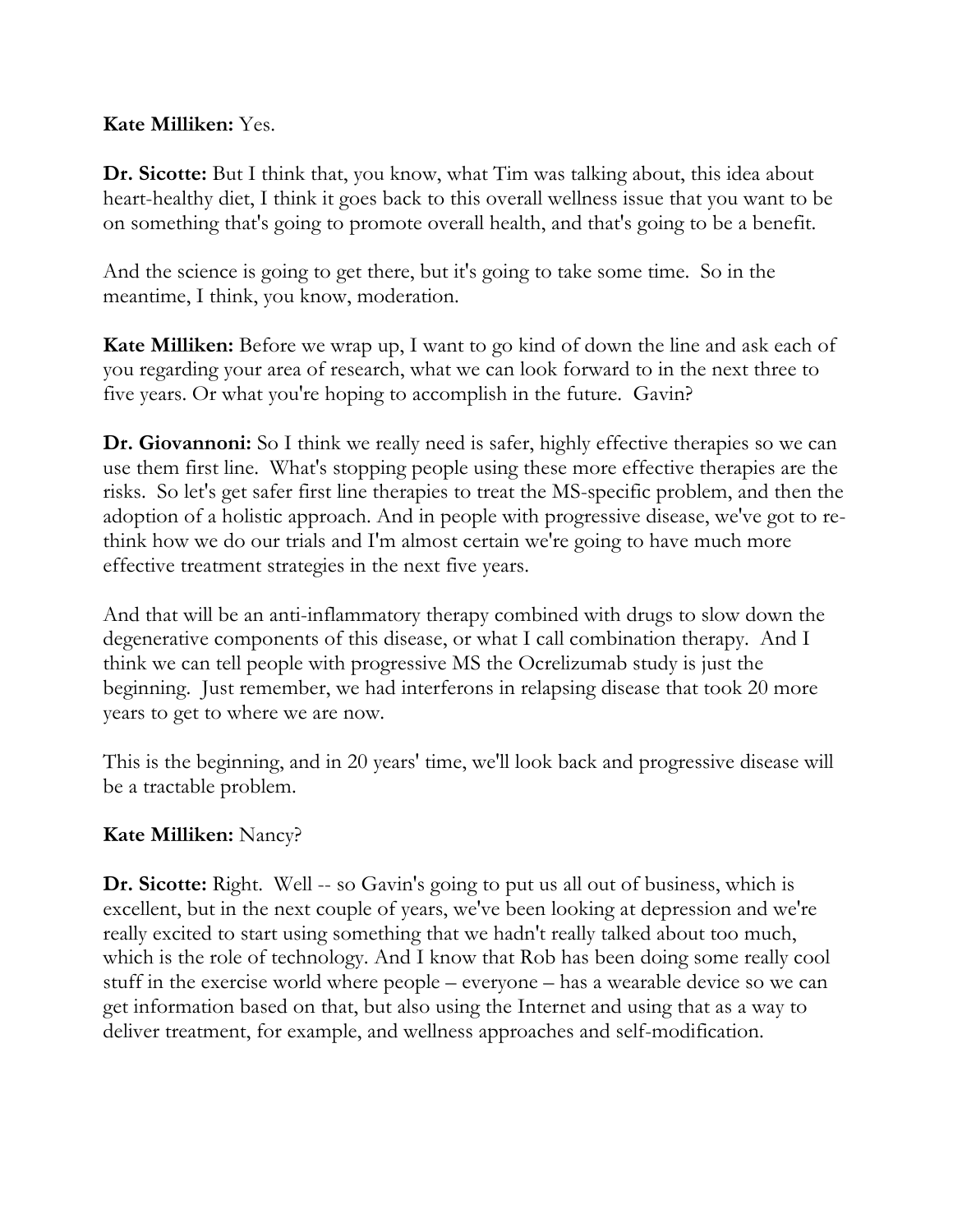So we're looking at ways that we can deliver cognitive behavioral therapy for people with depression, for example, so they can get access to that when they're at home -- they can utilize that.

And then looking at changes that occur when people have depression that's treated effectively – what changes happen in the brain and are some of these changes we see reversible, and is it related to some of these other factors like inflammation; is that what's driving depression?

And so we're going to have some longitudinal data to start looking at that and novel ways to deliver treatment for patients that hopefully will improve outcomes. So we're excited about that.

## **Kate Milliken:** Awesome. Rob?

**Dr. Motl:** So yes, I think there are three things that we're really focusing on and the first is whether or not exercise is more than a symptom-managing therapy, and what that means is can exercise actually help to manage the disease process itself, reduce inflammation, restore neural tissue?

The second thing we're focusing on a lot is how to help people become more physically active and to engage in exercise with MS. It's the whole science of behavior change - teaching people the skills, empowering them with resources, helping them to be the agent of change and know what to do and how to do it for a lifelong behavioral habit.

**Kate Milliken:** And believe they can do it.

**Dr. Motl:** And believe they can do it, and we focus a lot on empowering people. And the third is really kind of taking a lifespan approach to physical activity and exercise. We're doing a lot more looking at exercise and physical activity in pediatric onset MS that might provide us some unique insight into exercise and the disease process, but also looking at the other end of the spectrum.

We know more and more that the largest group of individuals living with MS are individuals who are in their 50s and 60s. We have a general aging of the MS society in the United States and worldwide, and it's paralleling what's happening among adults in general.

And we need to know what are the benefits of exercise and the context of the disease and aging with this disease -- simultaneously. And so we're going to have a lot of fun over the next 5, 10 years, I hope.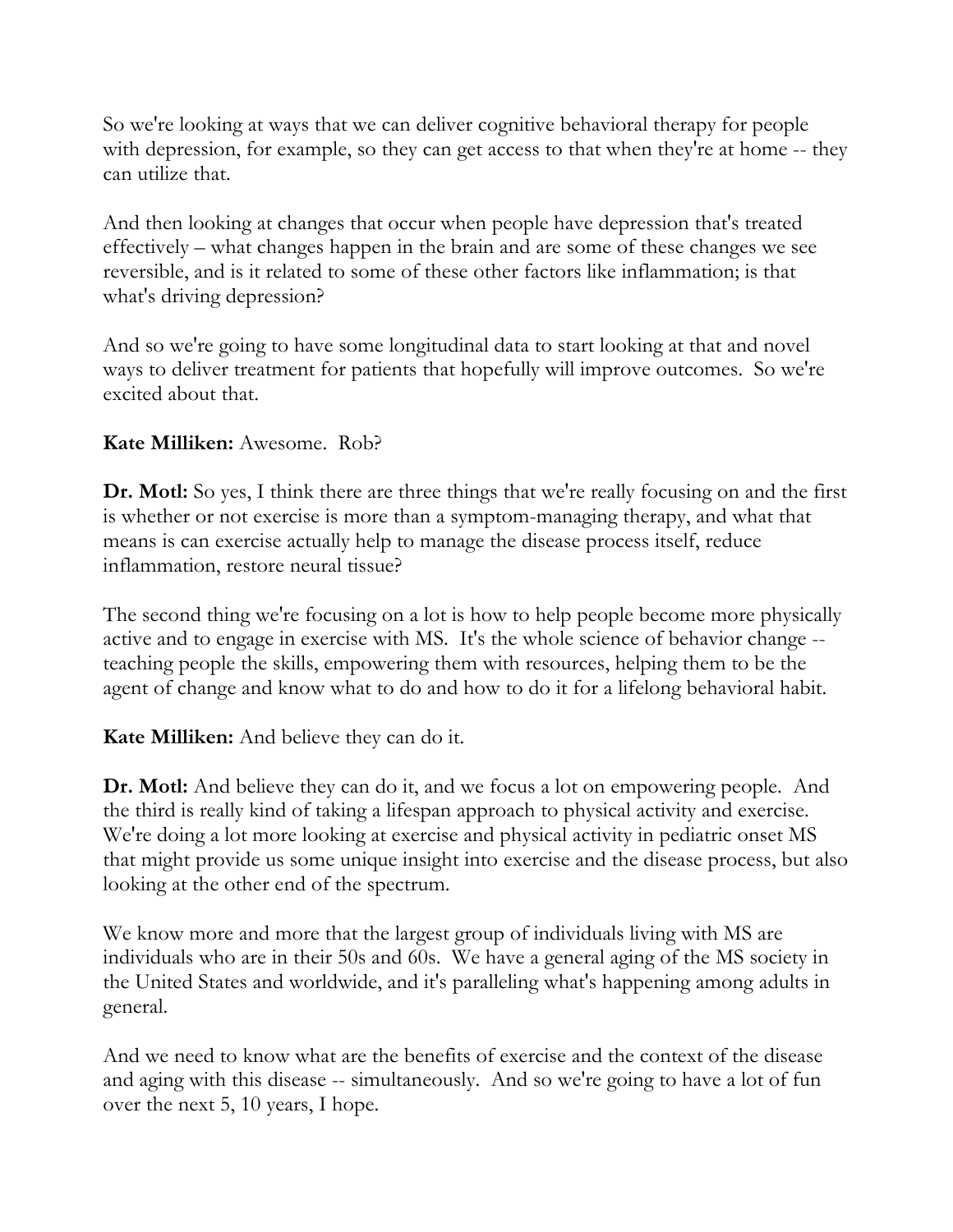**Kate Milliken:** There are a lot of jumping jacks in your future. I can feel it already. Or burpees. Even worse.

**Dr. Motl:** Burpees?

**Kate Milliken:** The worst! Tim?

**Dr. Coetzee:** Wow. Burpees. Just what I'm looking forward to.

**Kate Milliken:** The worst, but the best!

**Dr. Coetzee:** Give me 10 burpees. So what excites me is the conversation we're having, that we're looking at new, even more powerful treatments for relapsing-remitting MS, the first signs of treatments for progressive MS, and a community that's really dialed in to finding the tools, the targets and the therapeutic strategies to really make a difference and to change that aspect of the disease so that it's no longer seen that there're no options.

The fact that we're thinking -- that we're looking at what about how people live, how do we handle things like depression, lifestyle comorbidities as we call them, and incorporating exercise into this that depict the totality of the picture of what it is for a person to move through life with MS, and how we're changing that.

So, I'm excited about also things like, what we call, quote - precision medicine - that you could actually decide -- and a person can have a conversation with their physician about, based on this genetic profile and what we see in terms of your makeup, this is the treatment for you.

Are we there yet? No, but the fact that we are looking at the technology, have the genetics to understand it, and also understanding of the importance of lifestyle, we can have that conversation so that when Gavin and Nancy are having a conversation with a person who they've just diagnosed with MS who's, say, 25 years old you could say, well, this is -- these are the choices you can make. And we have a toolbox now that we've never had before.

But also beyond that, for people who live with the disease now or may have lived with it for a number of years, there are also options there in terms of things people can do today.